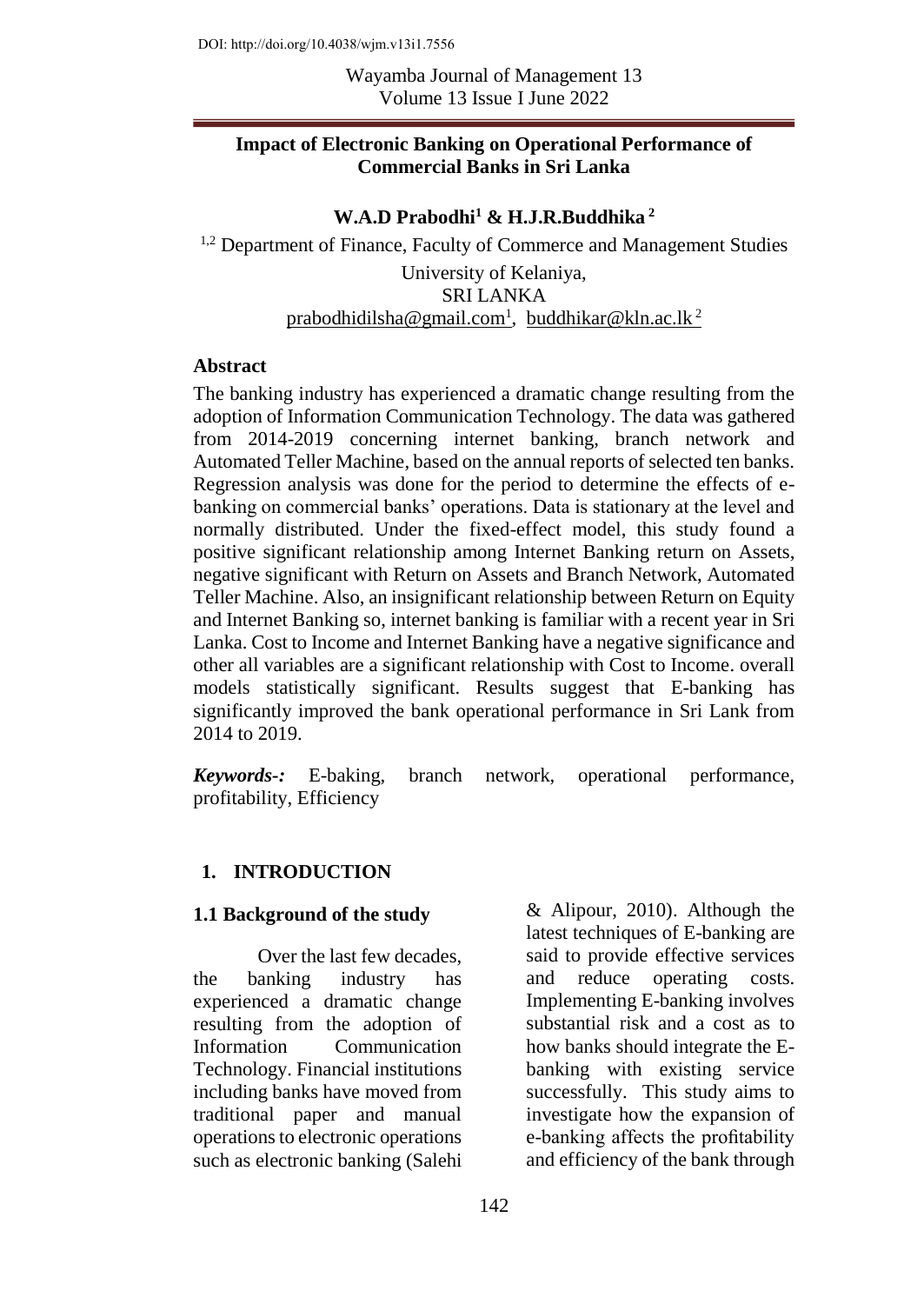analyzing the data of companies under the banking sector in the Colombo Stock Exchange in Sri Lanka.

#### **1.2 Problem statement**

E-banking technology has been taken off the Sri Lankan banking industry replacing the traditional banking procedures. This is reflected in the expanded volume and complexity of banking operations, expanded developments and assortments in product and service conveyance. The banks with E-banking facilities can outperform their counterparts in terms of profitability (Malhotra & Singh, 2009). E-banking is gradually creating a cashless society (Aduda & Kingoo, 2012). Ebanking has a strong impact on the overall performance of banking because it improves the efficiency and effectiveness of the banks (Olorunsegun, 2010). Ebanking is beneficial for banks and customers, because it reduces the cost of customers in terms of reduced waiting time extra paper works, reduces the operating cost for banks.

According to (Sumra et al., 2011b), e-banking increases the cost to the customers as well since it includes the bank charges commissions and service charges for e-banking. (Oyewole et al., 2013) mention that their performance in the banks in Nigeria has decreased in the year of adoption to e-banking, because of the high cost of ICT. Furthermore, e-banking creates a

high cost which is associated with software research & development, amortization of purchase software, data processing, promotional expenses, and employee training (Sullivan, 2000).

It is not well-known whether the adoption of E-banking creates monetary value for banks. This is because not every increase in customer satisfaction moves into the higher operations performance and benefits, particularly in the case of very expensive investment in innovation like ATMs. Also, the extent to which E-banking can affect bank operations varies from bank to bank and from country to country. And only a limited number of studies have been conducted in the Sri Lankan context to identify the impact of E-banking on the profitability of banks in Sri Lanka. Lack of evidence about the Sri Lankan context and the lack of consensus of the findings in internationally available literature puzzles the bankers and policymakers on the impact of E-banking on the operational performance of Sri Lankan banks. Therefore, this study sought to fill the gap assessing the impact of E-banking on commercial bank operations, also, to outline the bottlenecks confronting commercial banks in utilizing E-banking in Sri Lanka. **1.3 Research questions**

1) Identify the relationship between E-banking facilities and the performance of commercial banks in Sri Lanka.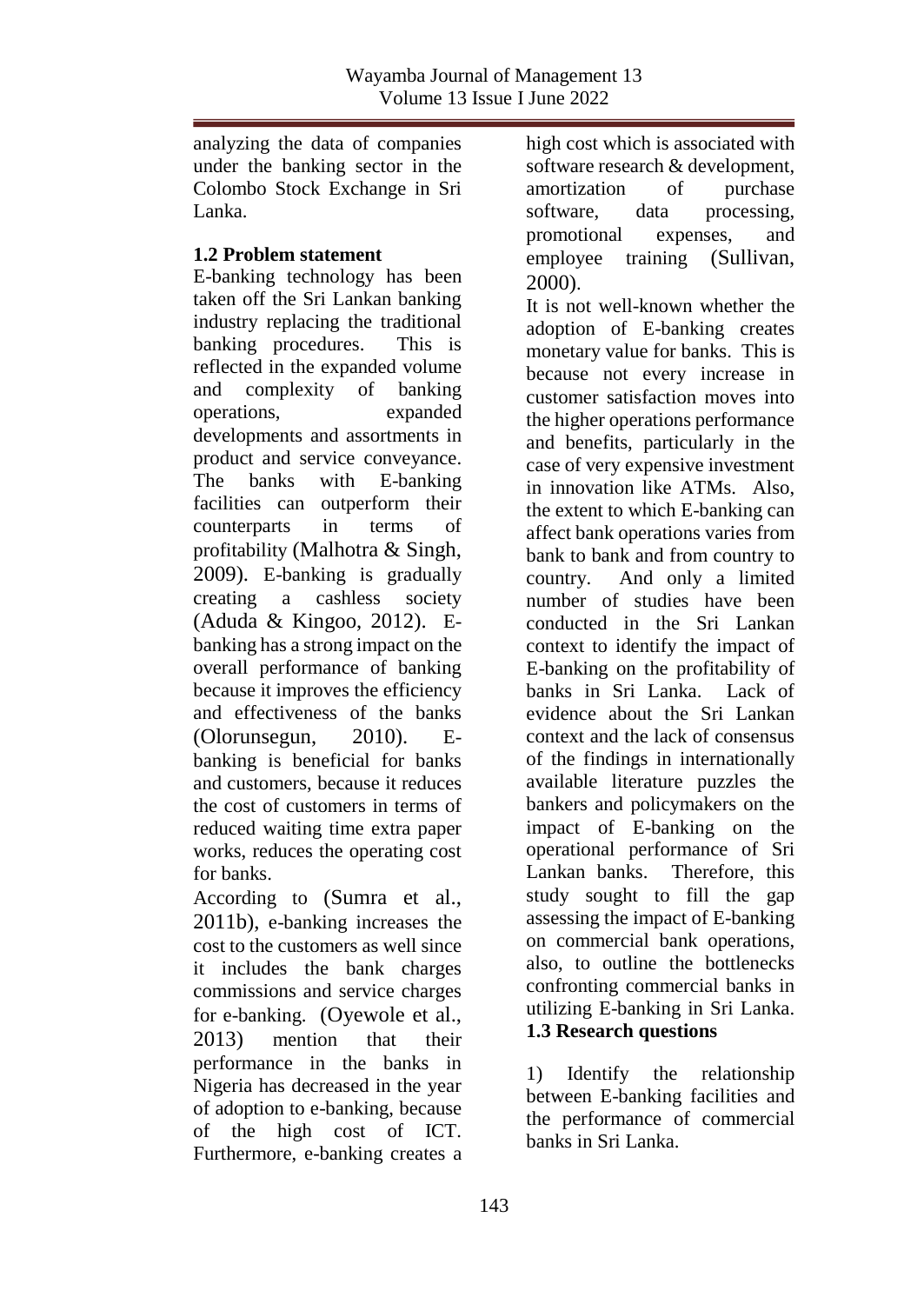2) Identify the extent of E-banking usage of commercial banks in Sri Lanka.

3) Identify the effect of initial investment on ATMs on the performance of commercial banks in Sri Lanka.

#### **1.4 Objectives of the study**

Establish the impact of electronic banking on the performance of commercial banks in Sri Lanka.

Establish the extent of mobile and internet banking usage in Sri Lankan commercial banks.

Establish the impact of capital investment on ATMs on the performance of commercial banks in Sri Lanka.

#### **1.5 Significant of the Study**

This research provides evidence regarding the degree of adoption of ICT in the banking industry. The importance of electronic banking has an impact on customers and banks. This study is of great importance to both parties as it does not only give the impact of E-banking on bank operations but also it investigates the factors deciding or constraining the supply of electronic services.

The study gives a better understanding of how electronic banking facilitates efficiency through electronic payment processing, reduced cost of operations, increased banking penetration, reduction in risk of cash related crimes, access to

credit and fast access to banking services (Jayasiri et al., 2016a).

The study gives a better knowledge of the issues under investigation and sharpens research skills and the study fills the gaps in previous studies.

It gives knowledge of how E-banking can give them a better way to access capital due to its short payment processing period and increased efficiency in payment and accounting processes.

# **2. METHODOLOGY**

### **2.1 Research design**

This research is studied according to "descriptive research design" because this research study it is planned to describe the quantitative data of commercial banks' operational performance. This study searches the relationship between electronic banking and the operational performance of commercial banks in Sri Lanka. The research design is defined as it is the plan for collecting and utilizing data so that desired information can be obtained. Research design is the conceptual structure within which research would be conducted.

### **2.2 Conceptual framework**

The conceptual framework was designed based on logical and sequential design. They are variables that affect dependent variables that can positive or negative. This means that when you increase it by one unit or reduce a unit in independent variables, there should also be an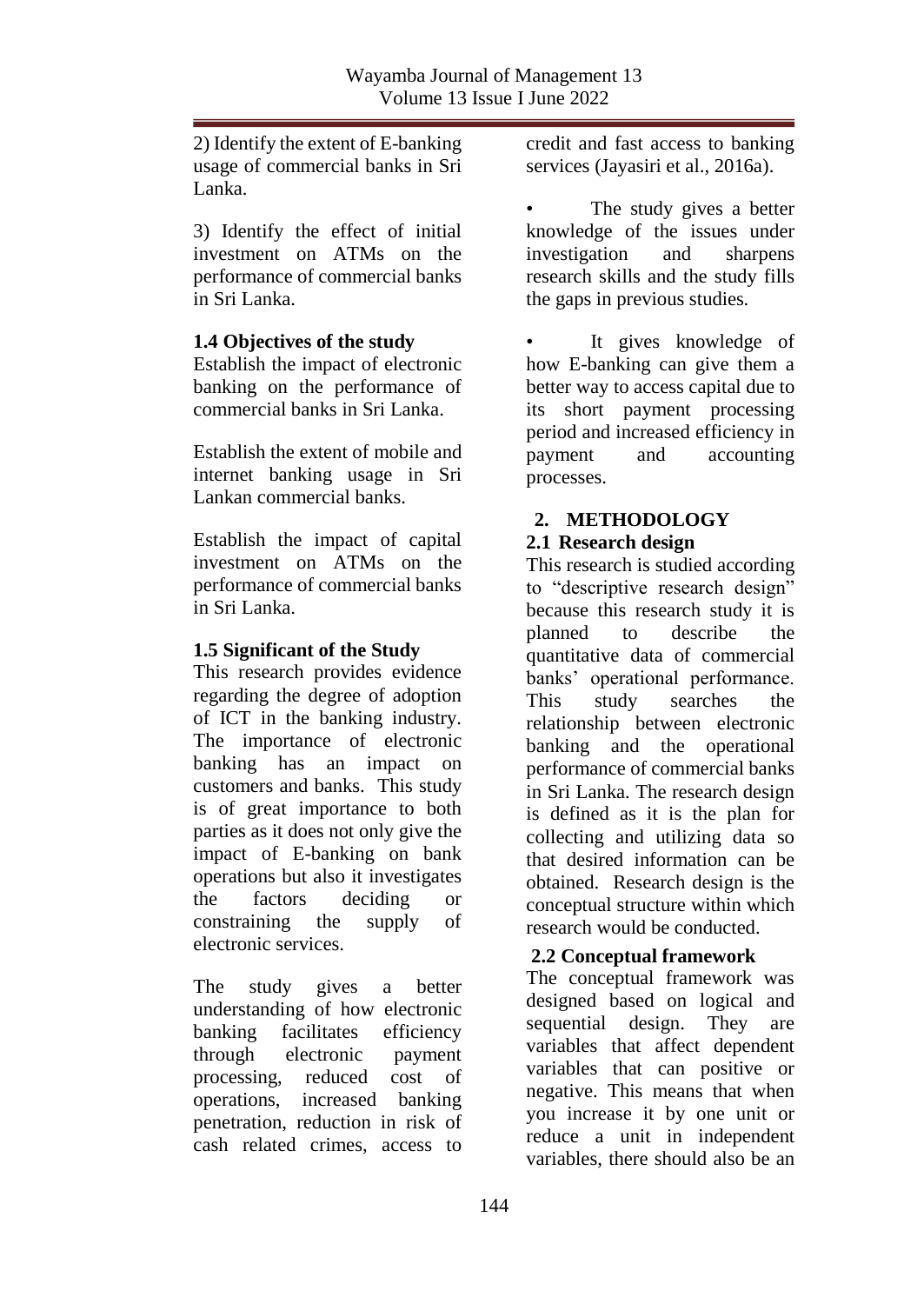increase or increase in reduce dependent variables. As illustrated in figure 1, three variables are taken into account while e-banking is taken as the main variable of this study.

### **2.3 Population and sample**

As this research is based on the Sri Lankan context, the population interested in this study consists of 26 commercial banks represented by the public listed companies in CSE. In this study, the sample was selected from a stratified sampling method, representing the high value of assets base out of 10 commercial banks were studied (Nakamura, 1991). Thus, only 10 commercial banks were studied: 79% of the target population. This study sample consists of the BOC, PB, HNB, NTB, COMB, NDB, SAMP, DFCC, SEYL, and PANS ASIA (Table 2).

# **2.4 Data collection**

The secondary data was collected using published and available annual reports of the commercial banks in the period of 2014 to 2019. Even in 2015, Sri Lanka still has a less acceptable level of online banking, and these studies are trying to determine the causes of this mentality upside down (Jayasiri et al., 2016b). Further, this study referred to each sampled bank website for more detail. (Maiyo, 2013) and (Shahabi & Faezy Razi, 2019) stated the data collected 5 years.

Therefore, in this study data covered the period of 2014 to 2019.

# **2.5 Data analysis**

For analyzing the data, the statistical application "E-views" is used. Based on the secondary data, descriptive statistics and multiple regressions will be used to measure the relationship between these variables. That data was transformed into a logarithm (Jimoh, 2019).

Model 1 ROA =  $60 + 61$ LogIB +  $\beta$ 2LogBN +  $\beta$ 3LogATMs + έ………...(1)

Model 1 ROE =  $\beta$ 0 +  $\beta$ 1LogIB +  $\beta$ 2LogBN +  $\beta$ 3LogATMs + έ ………..(2)

Model 1 CIT =  $\beta$ 0 +  $\beta$ 1LogIB +  $\beta$ 2LogBN +  $\beta$ 3LogATMs + έ …………(3)

Whereby:

 $ROA = Return on Assets$ 

 $ROE = Return$  on Equity

 $CTI = Cost to Income$ 

 $IB$  = internet banking

 $BN = branch$  network

As above mention regression examples will be used to build a multiple regression analysis for the return on assets, return on equity and cost to income. Further, a correlation matrix uses for the test multicollinearity.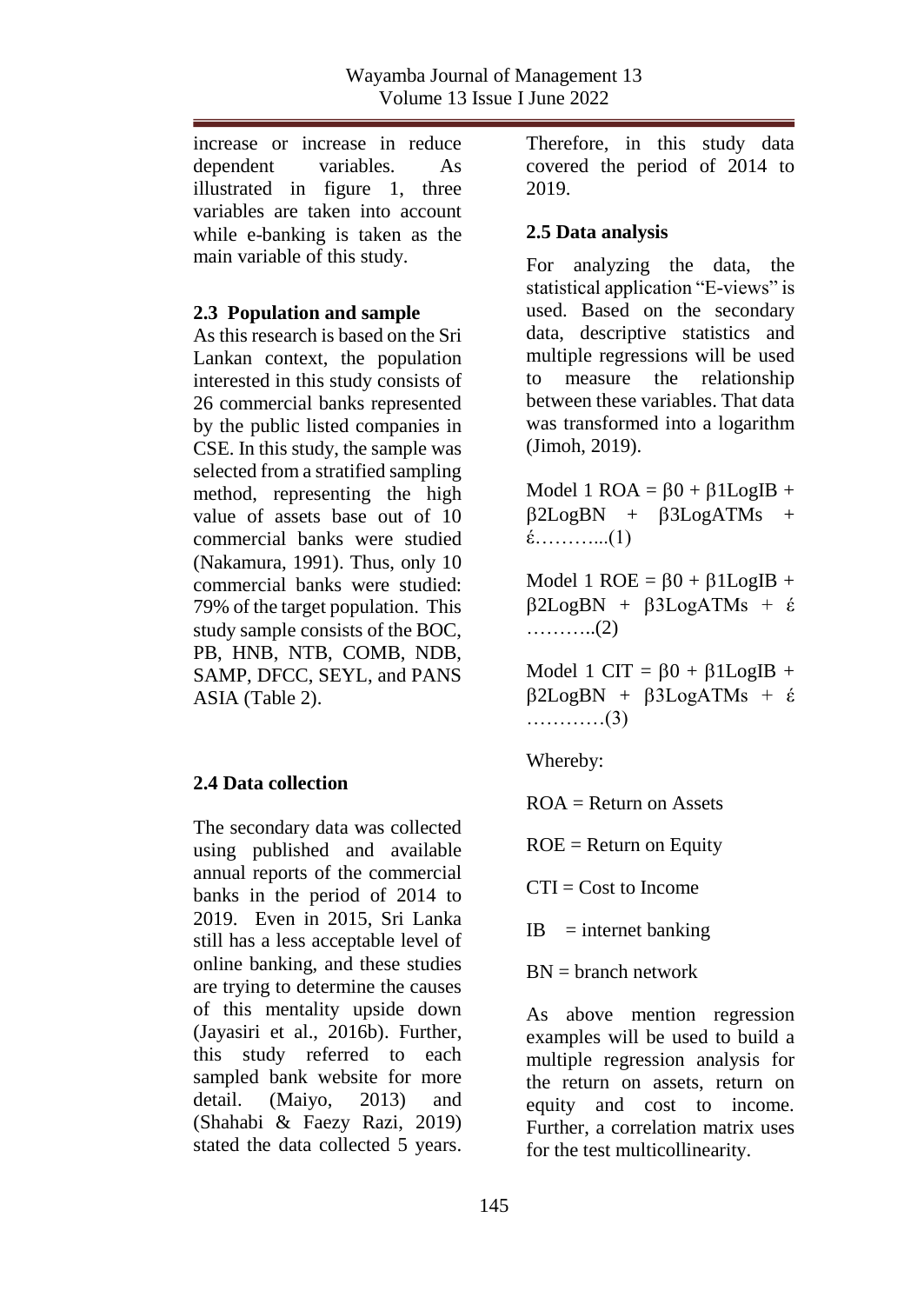### **2.6 Hypothesis of the Study**

The nine hypothesises developed based on the model (Figure 1). The objectives were in line with the hypothesis which will lead to the outcome.

H1: There is a significant impact of internet banking on a return on assets.

H2: There is a significant impact of Branch Network on return on assets.

H3: There is a significant impact of the number of ATMs on return on assets.

H4: There is a significant impact of internet banking on a return on equity.

H5: There is a significant impact of branch network on return on equity.

H6: There is a significant impact of the number of ATMs on return on equity.

H7: There is a significant impact of internet banking on the cost of income.

H8: There is a significant impact of branch networks on the cost of income.

H9: There is a significant impact of the number of ATMs on the cost of income.

# **3. RESULT**

### **3.1 Test in Normality**

The test of normality was carried out for the component's identification from the component's analysis. For the test of normality, the skewness and kurtosis were calculated (Eze & Egoro, 2016). As cited in table 3, can be concluded that with the statistics generated under skewness and kurtosis test, all statistics of skewness were nearly 0 and kurtosis have been less than 3 for the variables are ROA, ROE, and CTI. Also, JB is very close to zero. The researcher can be concluded that data is normally distributed.

### **3.2 Test in stationary**

According to table 4, the test of under the Levin, Lin & Chu method probability value is less than  $0.05$  it's at the level also. It concludes that all variables are stationary.

### **Model specification**

This study result shows a probability value of ROA, ROE and CTI which is less than 0.05 and it requires continuing with the fixed effect, multiple regression models. If the probability value is less than 0.05 it requires continuing the analysis with a fixed-effect model (Ali & Puah, 2019).

From the finding in Table 5, the R-Squared  $(R^2)$  is more than 62% and the Adjusted R-Squared  $(R^2)$ value is more than 52% in all models. On that mean, there was a positive relationship between all determinants of electronic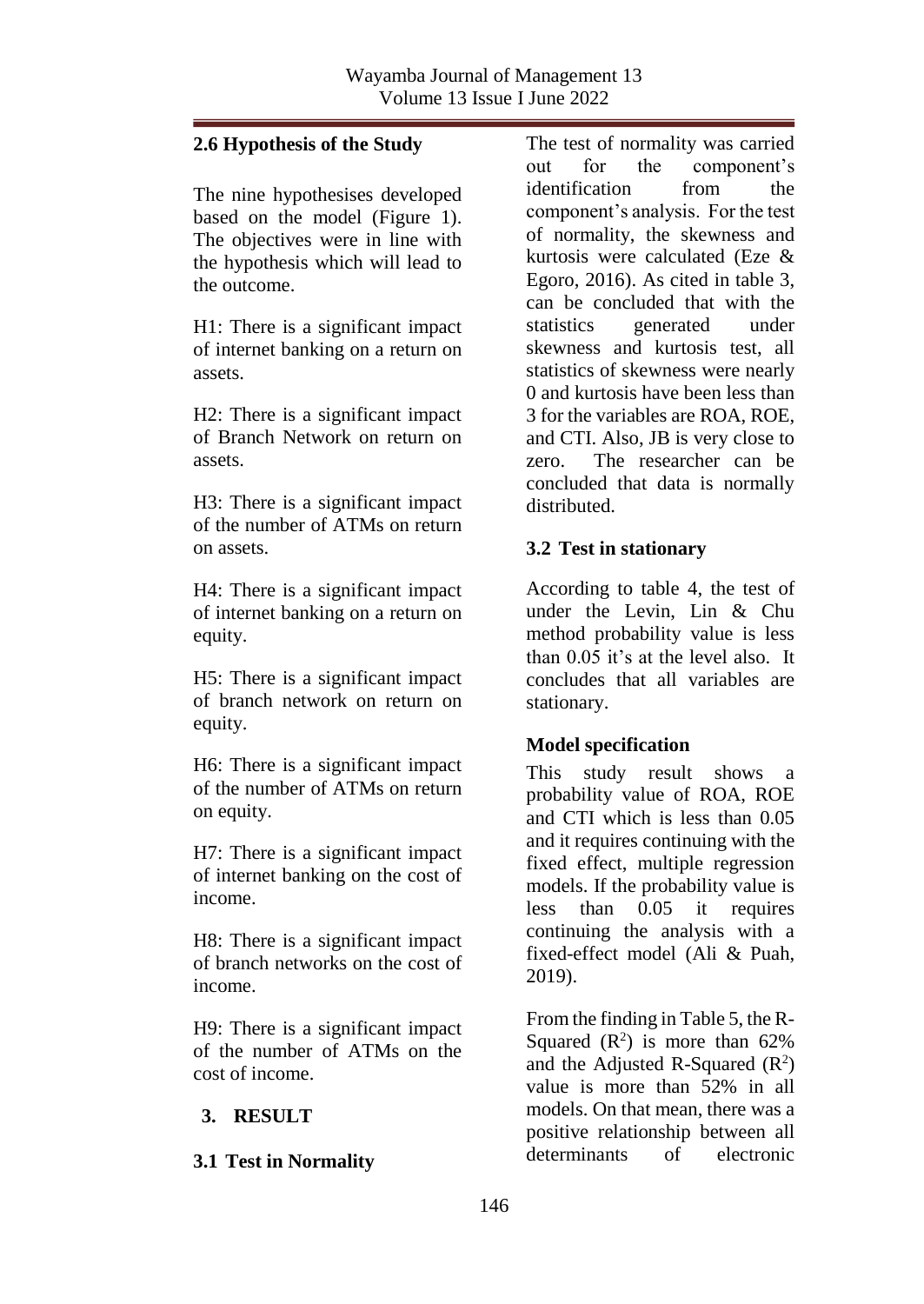banking and operational performance. Durbin Watson's test value is nearly 2 it indicates the presence of autocorrelation (Eze & Egoro, 2016). F-statistic shows that the overall table 6, is statistically significant.

### **3.3 Regression analysis**

According to table 6, ROA has a positive significant impact on Internet banking and also a negative significant relationship with branch networks and ATMs. There is a positive relationship between ROE and internet banking and a negative relationship between BN and ATMs. CTI has a negative significance with IB and BN. And the positive significant relationship with ATMs also.

 $ROA = 0.1008 + 0.0017logIB$  –  $0.0079$ logBN –  $0.014$ ogATMs +  $\mu$ … $(1)$ 

 $ROE = 0.875 + 0.0129logIB$  –  $0.1293logBN - 0.047logATMs +$ μ….(2)

 $CIT = -0.3615 - 0.0326logIB$  $0.1169logBN + 0.4101logATMs$  $+ \mu$ ...(3)

# **3.4 Correlational matrix**

According to (Jäntschi et al., 2015) indicated that assumptions that allow testing is that the predictors are not too highly correlated when the correlation of more than 0.8 may be problematic. As cited in table 6, concluded that analysis of correlation of statistics showed this assumption has been met.

As the result shows in Table 7, there are fairly low data correlations among the independent variables. These low correlation coefficients show that there is no problem of multicollinearity, thus enhancing the reliability for regression analysis due to the coefficient being less than 0.8**.**

# **3.5 Descriptive analysis**

According to table 8, ROA has a mean of 0.013450 while the median of the variable shows a value of 0.013500. The deviation from the mean value of 0.003100. This means that variables are normality distributed since there is no wide gap between the mean and standard deviation. The maximum value and the minimum value are 0.019000, 0.005000 respectively. Similarly, the mean value of ROE is 0.165340 with a standard deviation of 0.052852 and mean value of Cost to income (CTI) is 0.491467 and the deviation is 0.078725. The maximum values are 0.374000. 0.642000 and minimum values are 0.063600, 349000 respectively. The minimum value of internet banking is 13.13231 maximum value of 22.2421. The value represents the Sampath bank in 2019.

Further, the mean is 20.22056 and Std. The deviation is 2.008397. That means, the data were not normality due to commercial banks' performance are high in some banks and some are less performance in this sector (Nakamura, 1991). The branch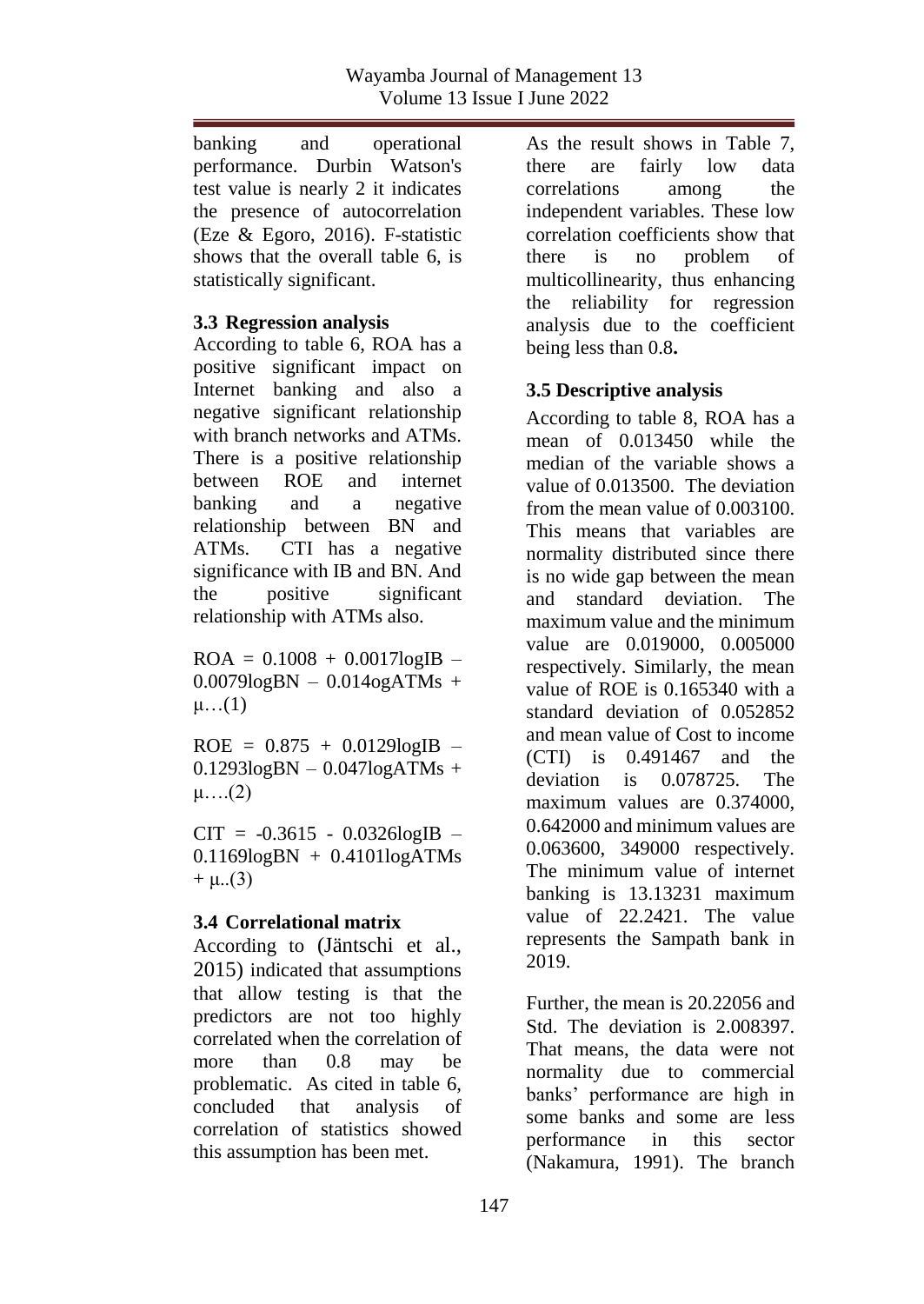network of the commercial banks has a mean of 5.552784 while the median is 5.578768. The maximum and minimum values of the branches are 6.762730 and 4.001333. While the total number of observations is 60 of all the study variables.

# **4. DISCUSSIONS**

# **4.1 Hypotheses**

According to the natural logarithm in equation (1) is adopted, most panel data have unequal variance, thus the natural logarithm support to stabilize the variation of the performance in the commercial banks, which help to continue this analysis (Eze & Egoro, 2016) and (Orii et al., 2018).

# $ROA = BO + B1log IB +$  $B2logBN + B3logATMs + \mu$ **………… (1)**

According to the results of the regression, Internet banking, Branch network and ATMs explained 72.80% of the variance in return on assets.  $(R^2 = .7280, F)$  $= 10.48$ ,  $p < 0.000$ ). The result shows that in table 9, internet banking is statistically significant at 5% level and Branch network, ATMs coefficient are statistically significant at 1% level. This implies that internet banking has a positive relationship with return on assets and others are negative.

As a result, indicate previously that these constructs are related and support this assumption and therefore, the researcher

conducted a regression analysis to test the hypotheses of the study.

1) H1: There is a significant impact of internet banking on a return on assets.

According to the regression result, the significant level is 0.0127 at t statistic 2.592 which is less than 0.5 (5%) standard level. It indicates that there is a significant impact of internet banking on a return on assets. Arriving at a β value of 0.001699 further indicated that the impact is positive. Hence, internet banking has a positive significant impact on return on assets, H1 is accepted.

2) H2: There is a significant impact of branch network on return on assets. As cited in table 8, indicated that the significance level is 0.0021 at t statistic -3.254 which is less than  $0.01$   $(1%)$ standard levels. Arriving at a β value of -0.007932 further indicated that the impact is negative. It indicates that there is a significant impact of branches network on return on assets also. Accordingly, H2 is accepted.

3) H3: There is a significant impact of ATMs on return on assets.

The result reveals that the coefficient of ATMs on return on assets  $β$  0.014740. It indicates that ATMs has a negative relationship with bank profitability at a 5% level. That means, increasing the ATMs by one, and the return on assets decrease by 0.0147. Finally, indicated that there is a negative significant impact of ATMs on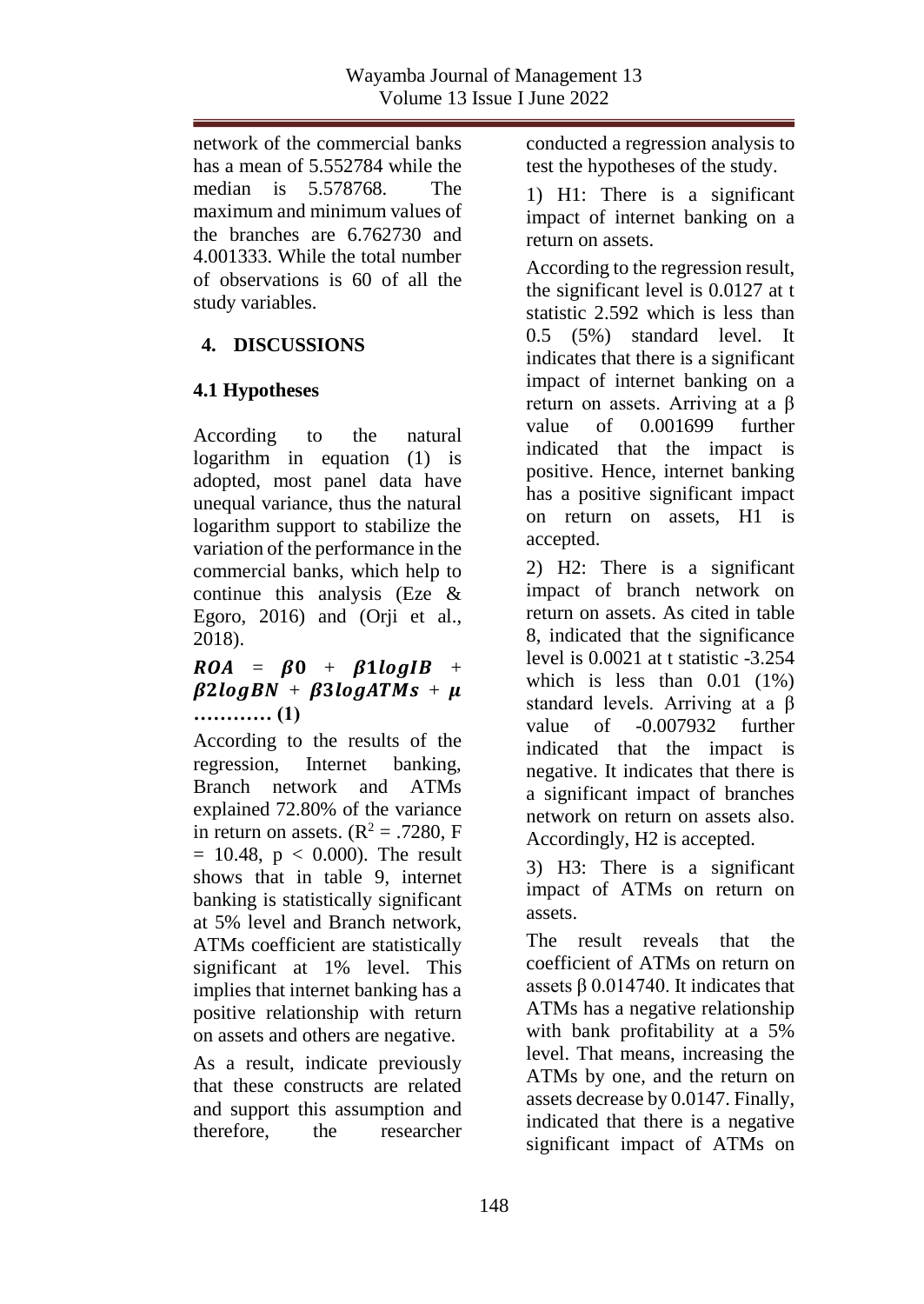return on assets. This study does not reject the H3.

Therefore, regression model can be built at below,

 $ROA = 0.1008 + 0.0017logIB$  – 0.0079logBN – 0.0147ogATMs  $+µ$ 

The established 2nd regression equation was;

# $ROE = BO + B1log IB +$  $\beta$ 2logBN +  $\beta$ 3logATMs + **…………. (2)**

According to above table 11, the study showed that the ratio of operational results of commercial banks in Sri Lanka can be considered by changes in internet banking, branch network, and ATMs. Based on the results of the R correlation, the study showed that there is a strong correlation among the bank profitability of 10 commercial banks and internet banking, branch network, and ATMs. It is 0.623208 (62.32%). Based on the coefficient results, the study showed that there is a positive and negative relationship between bank profitability and these variables.

4) H4: There is a significant impact of internet banking on a return on equity.

According to the regression result, internet banking's significant level is 0.3330 at t statistic 0.978233 which is greater than 0.05 standard level. It indicates that there is no significant impact of internet banking on a return on equity. Accordingly, hypothesis 4 is rejected.

5) H5: There is a significant impact of branch network on return on equity.

As cited in table 10, indicated that the significant level is 0.0111 at t statistics -2.643279 which is less than 0.05 standard level. It indicates that there is a significant impact of branch network on return on equity. Arriving at a β value of -0.129291 further represented the negative impact. And branch network has a negative significant impact on return on equity. Accordingly, H5 is accepted.

6) H6: There is a significant impact of ATMs on return on equity.

As cited in table 9, indicated that the significant level is 0.6467 at t statistic -0.461330 which is greater than 0.05 standard level. It indicated that there is no significant impact of ATMs on return on equity. Accordingly, H6 is rejected.

Therefore, a regression model can be built at below,

 $ROE = 0.875 + 0.0129logIB$  – 0.1293logBN – 0.0477logATMs  $+ \mu$ 

The OLS linear regression equation based on the relation of the above variables for models 3 is econometrically stated as;

# $CIT = \beta 0 + \beta 1 logIB +$  $\beta$ 2logBN +  $\beta$ 3logATMs + **………. (3)**

The study also found that there is a statistically significant link between the operational performance (Efficiency) of commercial banks and the internet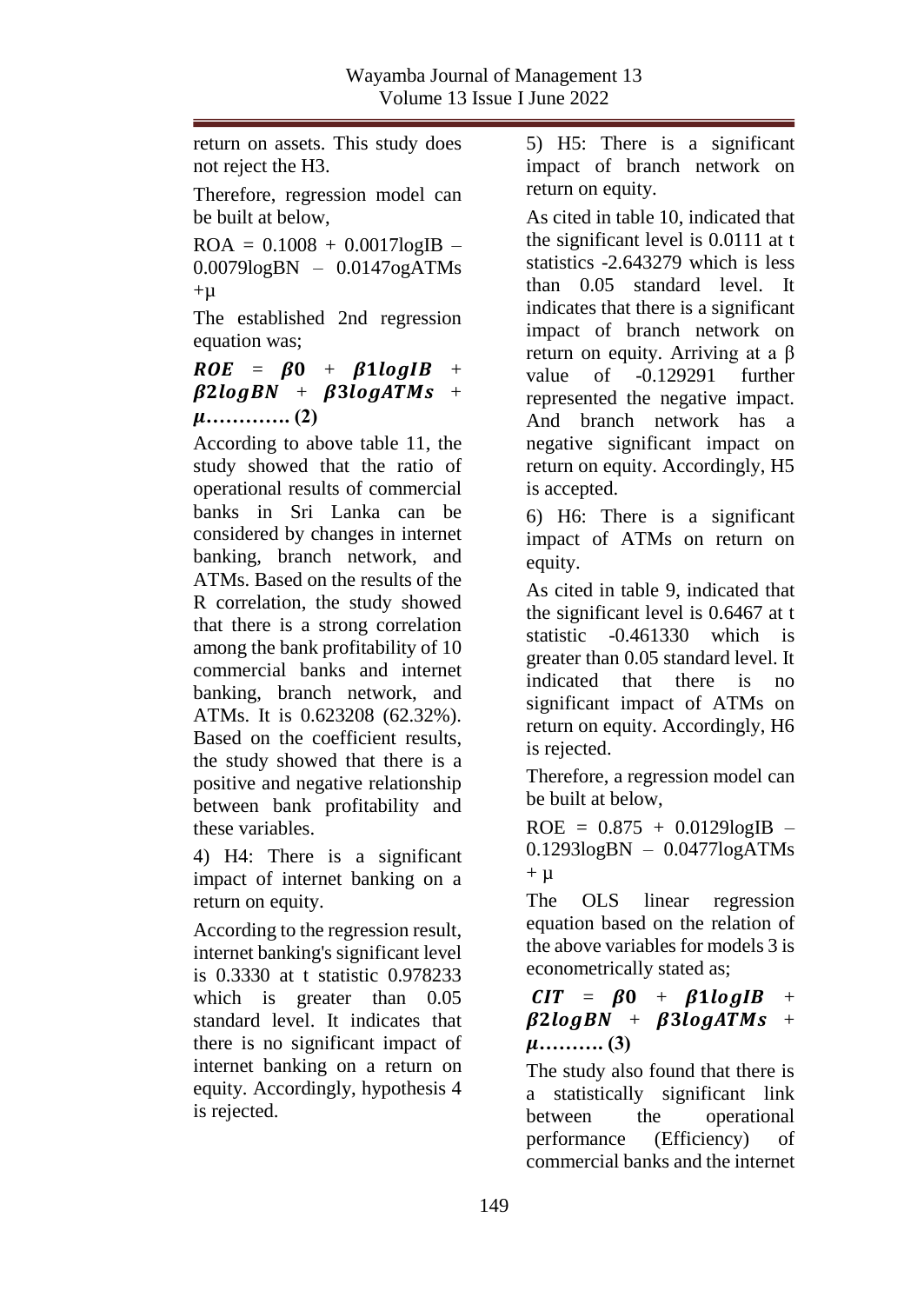banking, branch network and ATMs.

7) H7: There is a significant impact of internet banking on the cost to income.

Accordingly, to the regression results, since the significant level is 0.0194 at t statistic -2.421522 which is less than 0.05 standard level. It indicates that is a significant impact of internet banking on the cost to income (Refer to table 11 for more details). Arriving at a β value of - 0.032616 further indicated that the impact is negative. And internet banking has a negative significant impact on the cost of income. Accordingly, accepted the H7.

8) H8: There is a significant impact on the branch network on the cost to income.

As cited in table 11, indicated that the significant level is 0.0240 at t statistic -2.333492 which is less than 0.5 (5%) standard level. It indicates that there is a significant impact of branch network on the cost to income. Arriving at a β value of - 0.116865 further indicated the negative impact. And branch network has a negative significant impact on the cost to income. Accordingly, H8 is accepted.

9) H9: There is a significant impact of ATMs on the cost to income.

As cited in table 12, indicated that the significance level is 0.0003 at t statistic 3.870187which is less than 0.01 (1%) standard levels. Arriving at a β value of 0.410052 further indicated that the impact is

positive. It indicates that there is a significant impact of ATMs on the cost to income also. Accordingly, H9 is accepted.

Therefore, a regression model can be built at below

 $CIT = -0.3615 - 0.0326logIB$ 0.1169logBN+ 0.4101logATMs  $+u$ 

# **4.2 Graphical representation of**

# **the variables used**

To show the trend, we showed variables about the study, variables were built. The following section reports on trends in variables in View.

# **4.2.1 Graphical representation of the dependent variables**

The profitability of the bank was measured by the performance of the assets and equity. The researcher calculated the impact of dividing banks' net profit after tax by total assets and dividing the banks' net profit after tax by total equity period of study. The efficiency of the bank was measured by the CTI which calculated the impact dividing banks' operating income by operating expenses. Figure 3 shows that the return on commercial banks' assets has declined from 2014 to 2019, ROE has grown slowly from 2015 to 2017 and growing steadily from 2018 to 2019. And the cost of the commercial banks' income has grown steadily from 2014 to 2015, declining from 2014 to 2018 also.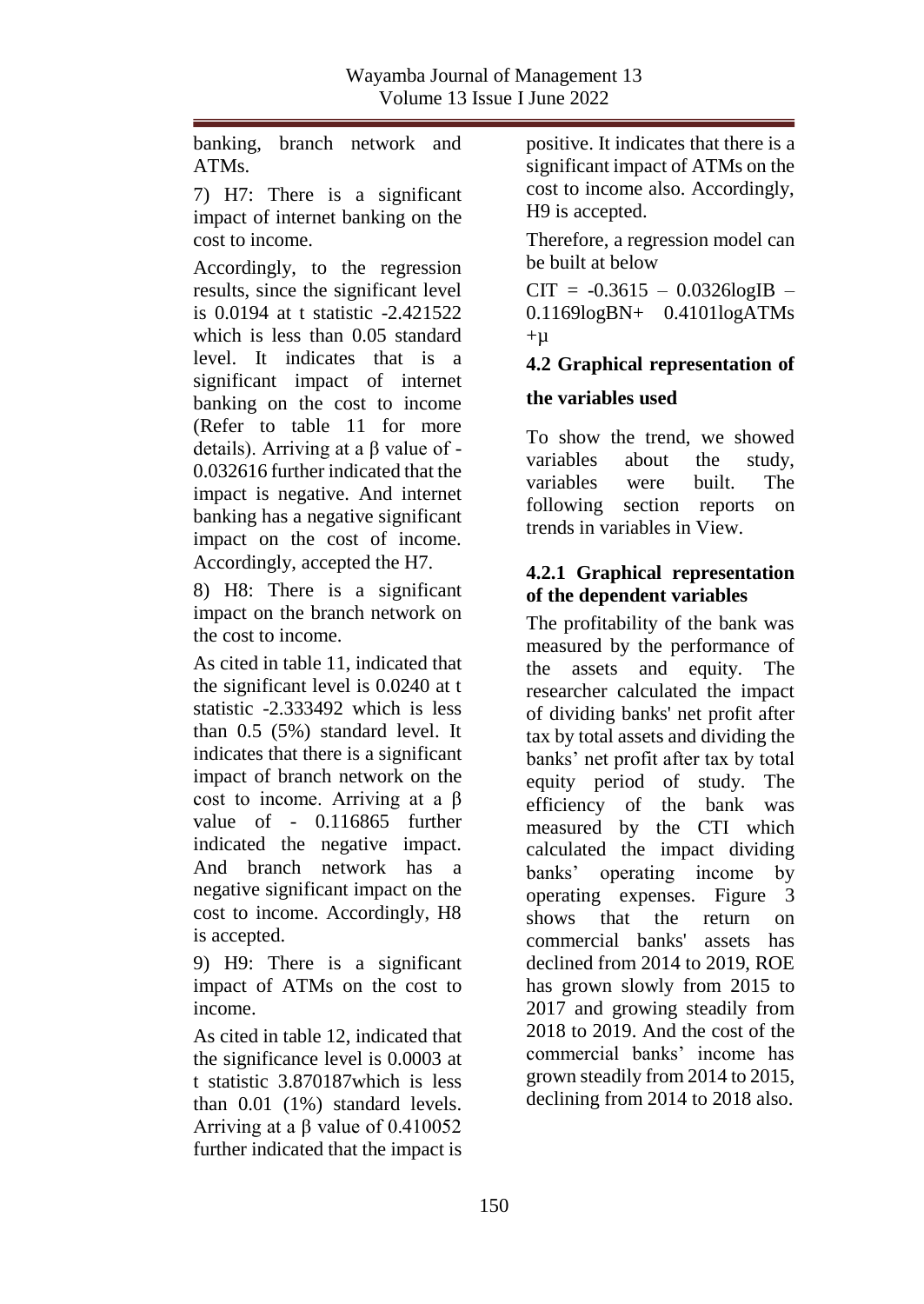# **4.2.2 Graphical representation of the Independent variables**

This study uses the fees and commission on the internet banking users, the number of branches and the number of ATMs installed by commercial banks as a measure of e-Banking. Figure 3, shows that independent variables have been varied from 2014 to 2019. Figure 4, shows the number of branches has been decreasing slowly since 2014. And shows that the number of ATMs has been increasing steadily since 2014, and internet banking fees and commission charges fluctuate parlay with ATMs. According to figure 4.2 ATMs and internet banking has decreased from 2017 to 2018 and gradual increase in average level since 2018

# **5. CONCLUSION**

# **5.1 Conclusion**

Electronic banking allows you to process payments and transactions faster and easier than it used to be. Customers can access funds and transfer funds between accounts, pay bills and shop 24 hours a day using electronic means such as ATMs, mobile phones, or computers. E-banking has also improved the relationship between bank performance and operational performance. Further, this study discovered that BOC is the highest performing bank in Sri Lanka. CB has recorded the second-highest performance. The findings suggest that banks with extended branch networks have higher profitability and efficiency. So it has a significant relationship with all dependent variable and this study found that internet banking has a slow impact on ROE due to impaired unavailability of infrastructure and lack of supportive legislation for internet banking (Nyangosi et al., 2009) and ATMs of the bank has an insignificant relationship with ROE due to some bank performance are high and some are low (Nakamura, 1991). In this finding, other ROA and CTI are highly significant with internet banking, ATMs and branch network. Hence, the internet banking and ATMs of the bank has affected the Sri Lankan banking sector by building it more profitability.Therefore, these symptoms reflected that number of ATMs of the bank has positively affected the bank performance. According to these findings, this study discovered a significant positive impact of internet banking, branch network and ATMs, on the operational performance of commercial banks in Sri Lanka.

# **5.2 Recommendations**

Commercial banks must invest heavily in technology, as this will greatly contribute to the introduction of e-banking technologies, which will affect the operational performance of commercial banks. This study discovered that e-banking increases bank performance by offering value-added products and services through ICT. Therefore,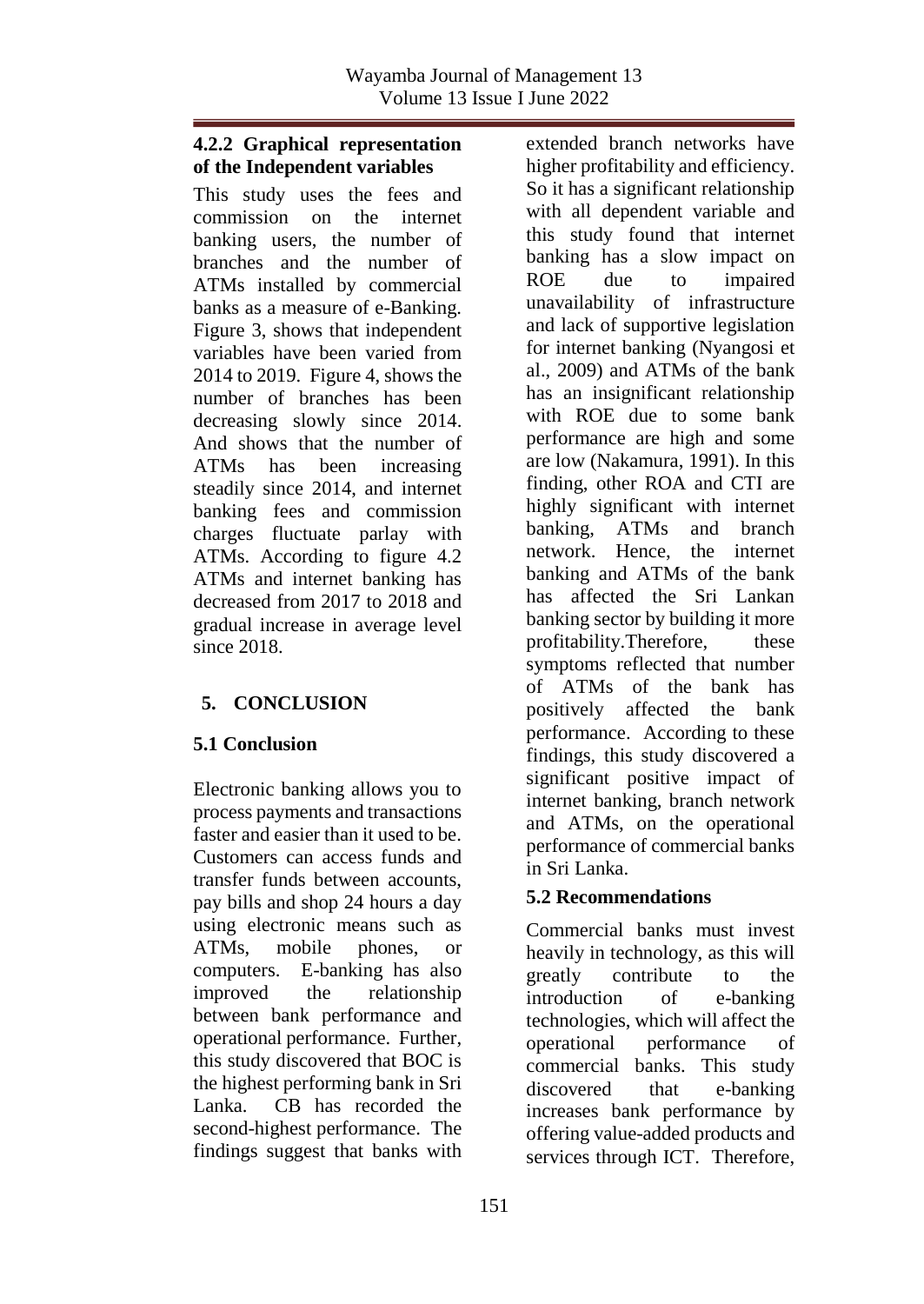the bank can be acquired the right technology by focusing on their needs and goals rather than acquiring technology because other banks have it. Commercial banks must continue to invest in ebanking, impact on banks' operating performance, which operating costs and increases profits. Internet banking is becoming a more popular instrument in Sri Lanka. Therefore, if the banks take remedial actions to develop internet banking, it positively affects improve the bank performance. The branch network on e-banking is also a vital factor to improve bank performance. Additionally, the study can also be extended to evaluate whether ebanking has helped to improve bank performance, especially in rural areas.

Further, this study found that the number of ATMs has affected increase the operational performance of the commercial bank. However, the intensity of the incremental bank performance is not considered in this study. Hence, it is important to carry out further studies on this matter in due course.

### **5.3 Limitation of the study**

Sri Lanka's financial market consists of capital markets, the insurance industry and the banking sector. However, this study is limited only to the banking sector. We have therefore concluded that the study is limited to commercial banks operating in the country.

The study used secondary data that may be general and inaccurate and cannot help companies make decisions on curable issues. Information and data may not be very accurate, and the source of the data must be adequately verified.

The study used panel data. Equipment data was collected and analysed. All limitations of the panel analysis tool used to apply to this study.

Finally, the conclusions of the study are inconclusive, as the study focuses on six determinants of operational indicators. In addition, the availability of data determines the elements of the study, not any statistical or probabilistic criteria. Therefore, caution should be exercised when generalizing the results of the study.

# **5.4 The direction of the further research**

The study was conducted only in Sri Lanka commercial banks. Research can be done for other financial markets or other banking sectors in other countries.

This study was limited to commercial banks. It can be learnt to accept and use ICT by microfinance organizations.

The study found that there is a small value between online banking and the efficiency of service delivery, as seen by the Central Bank. An investigation consisting of should be made for a longer period, as well as the size of a larger sample.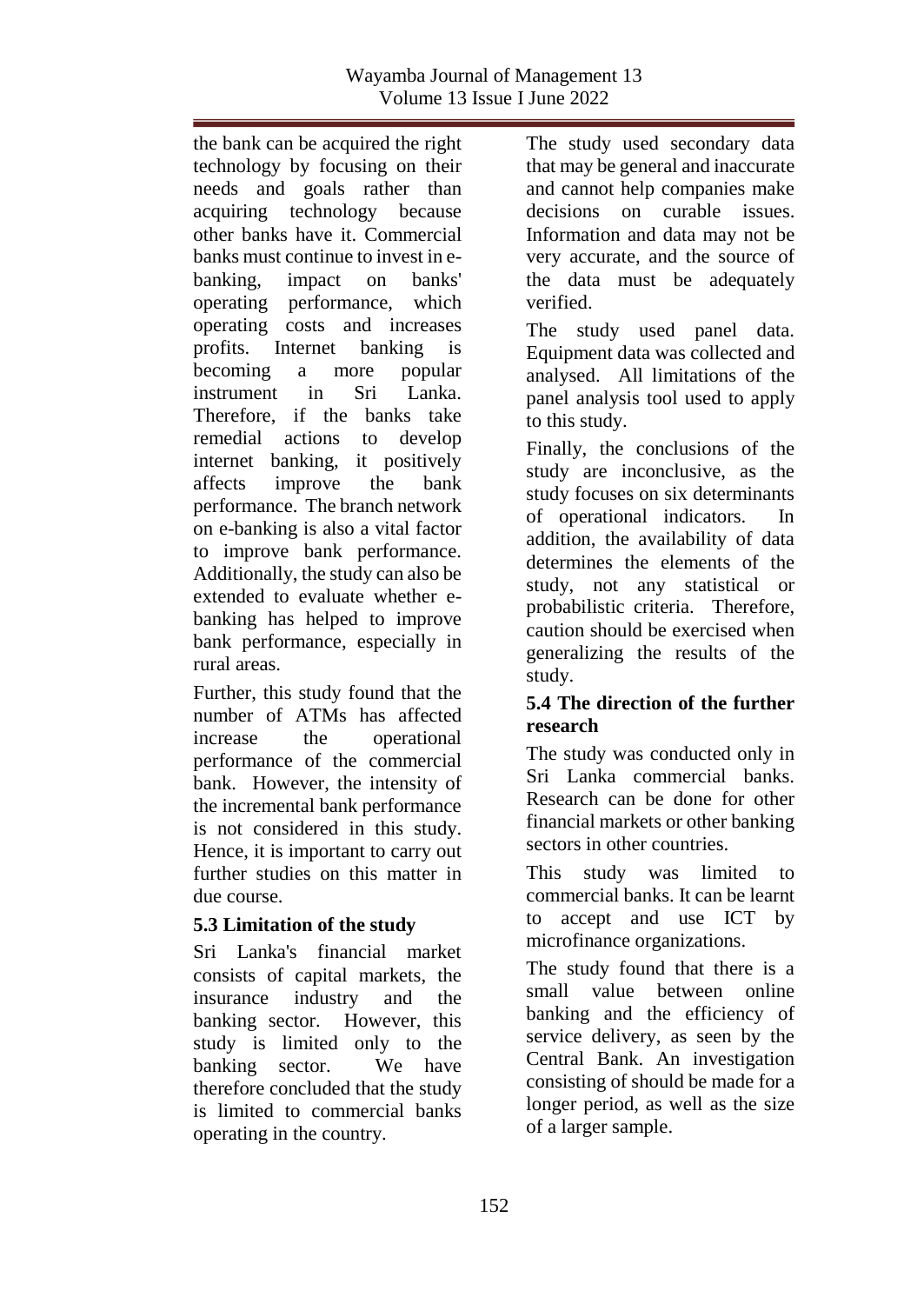# **APPENDIX**



# **Figure 1: Conceptual framework of the study**

| Table 1: Literature base to the conceptual framework |  |  |  |  |  |
|------------------------------------------------------|--|--|--|--|--|
|------------------------------------------------------|--|--|--|--|--|

| Variables               | <b>Studies/year</b>                                            | <b>Measurement scale</b>                 |
|-------------------------|----------------------------------------------------------------|------------------------------------------|
| <b>Internet Banking</b> | (Njogu, 2014)                                                  | Fees and commission                      |
| <b>Branch Network</b>   | (Holden & Karsh, 2009b),<br>(Shahabi & Faezy<br>Razi,<br>2019) | Number of Branches                       |
| <b>ATMs</b>             | (Shahabi & Razi), (Holden<br>& Karsh, 2009b)                   | Number of ATMs                           |
| Return on Assets        | (Bougatef, 2017),<br>(Tan et al., 2017)                        | <b>Net</b><br>income/Aver.<br>assets     |
| Return on equity        | (Bougatef, 2017),<br>(Tan et al., 2017)                        | <b>Net</b><br>income/<br>aver.<br>equity |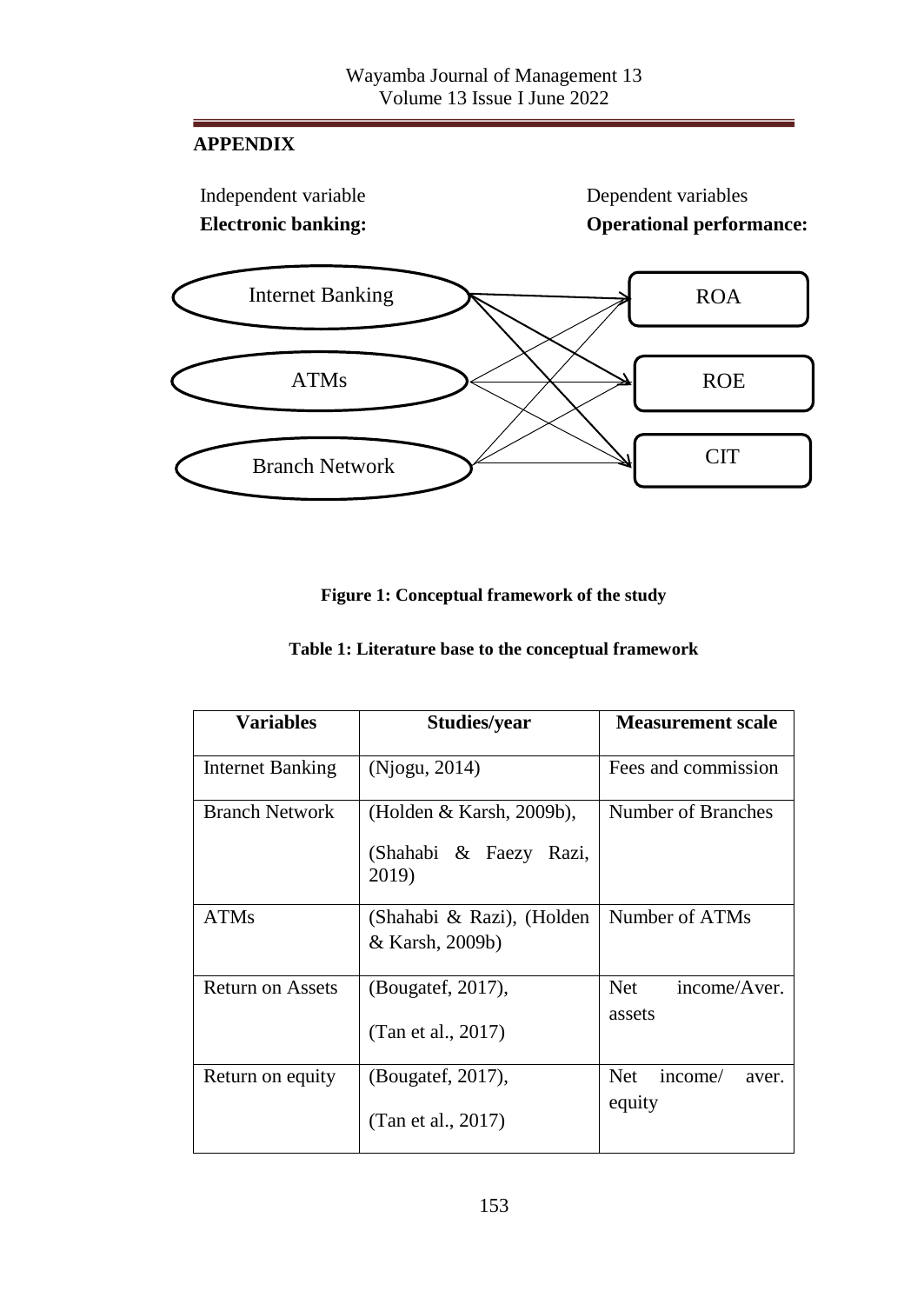| Operational expenses/ |
|-----------------------|
| operational income    |
|                       |
|                       |

### Sources: Author's created



**Figure 2: Total assets of sample selection (Sources: Central bank annual report)**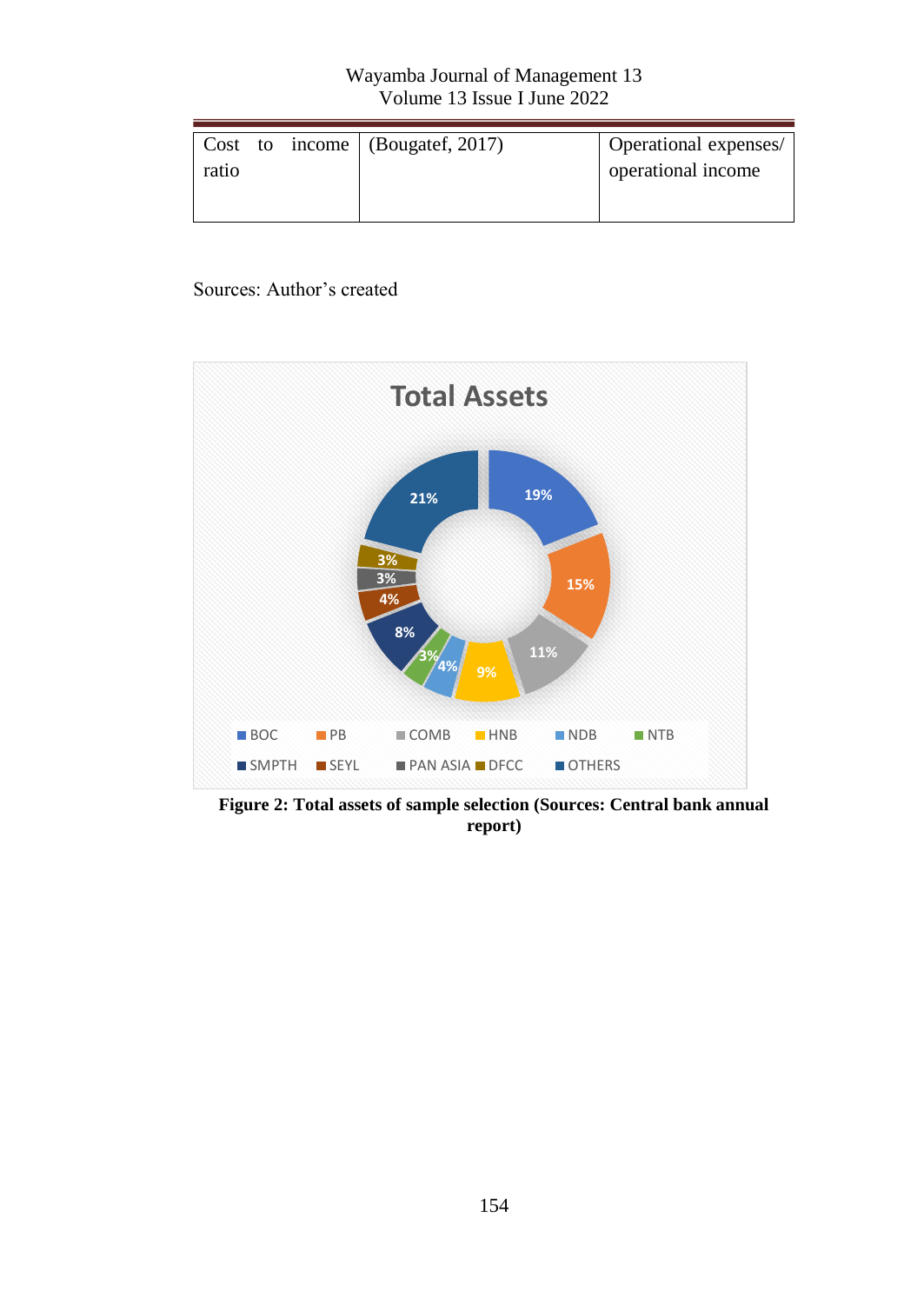| Wayamba Journal of Management 13 |  |
|----------------------------------|--|
| Volume 13 Issue I June 2022      |  |

| Table 2. Bampic sciection- Total assets |                    |  |  |  |  |
|-----------------------------------------|--------------------|--|--|--|--|
| <b>Banks</b>                            | % OF TOTATL ASSETS |  |  |  |  |
| <b>BOC</b>                              | 19                 |  |  |  |  |
| PB                                      | 15                 |  |  |  |  |
| <b>COMB</b>                             | 11                 |  |  |  |  |
| <b>HNB</b>                              | 9                  |  |  |  |  |
| <b>NDB</b>                              | 4                  |  |  |  |  |
| <b>NTB</b>                              | 3                  |  |  |  |  |
| <b>SMPTH</b>                            | 8                  |  |  |  |  |
| <b>SEYL</b>                             | 4                  |  |  |  |  |
| PAN ASIA                                | 3                  |  |  |  |  |
| <b>DFCC</b>                             | 3                  |  |  |  |  |
| <b>OTHERS</b>                           | 21                 |  |  |  |  |
| Total                                   | 100                |  |  |  |  |

# **Table 2: Sample selection- Total assets**

Sources: Central bank annual report

#### **Table 3: Result of the Normality**

|            | <b>Skewness</b><br>statistic | Kurtosis<br>statistic | Jarque-Bera | Probability<br>value |
|------------|------------------------------|-----------------------|-------------|----------------------|
| <b>ROA</b> | $-0.021530$                  | 2.700167              | 0.229385    | 0.891640             |
| <b>ROE</b> | $-0.070237$                  | 3.058618              | 0.057922    | 0.971454             |
| <b>CTI</b> | 0.359642                     | 3.810177              | 2.934392    | 0.230571             |

Sources: E-Views data

#### **Table 4: Result of the Unit Root**

| Levin, Lin & Chu $t^*$ (at level) |        |                  |        |  |  |  |
|-----------------------------------|--------|------------------|--------|--|--|--|
| De. Variables                     | Prob   | In: Variables    | Prob   |  |  |  |
| <b>ROA</b>                        | 0.0000 | Internet banking | 0.0000 |  |  |  |
| <b>ROE</b>                        | 0.0167 | Branch network   | 0.0002 |  |  |  |
| CTI                               | 0.0000 | ATMs             | 0.0000 |  |  |  |

Sources: E-Views data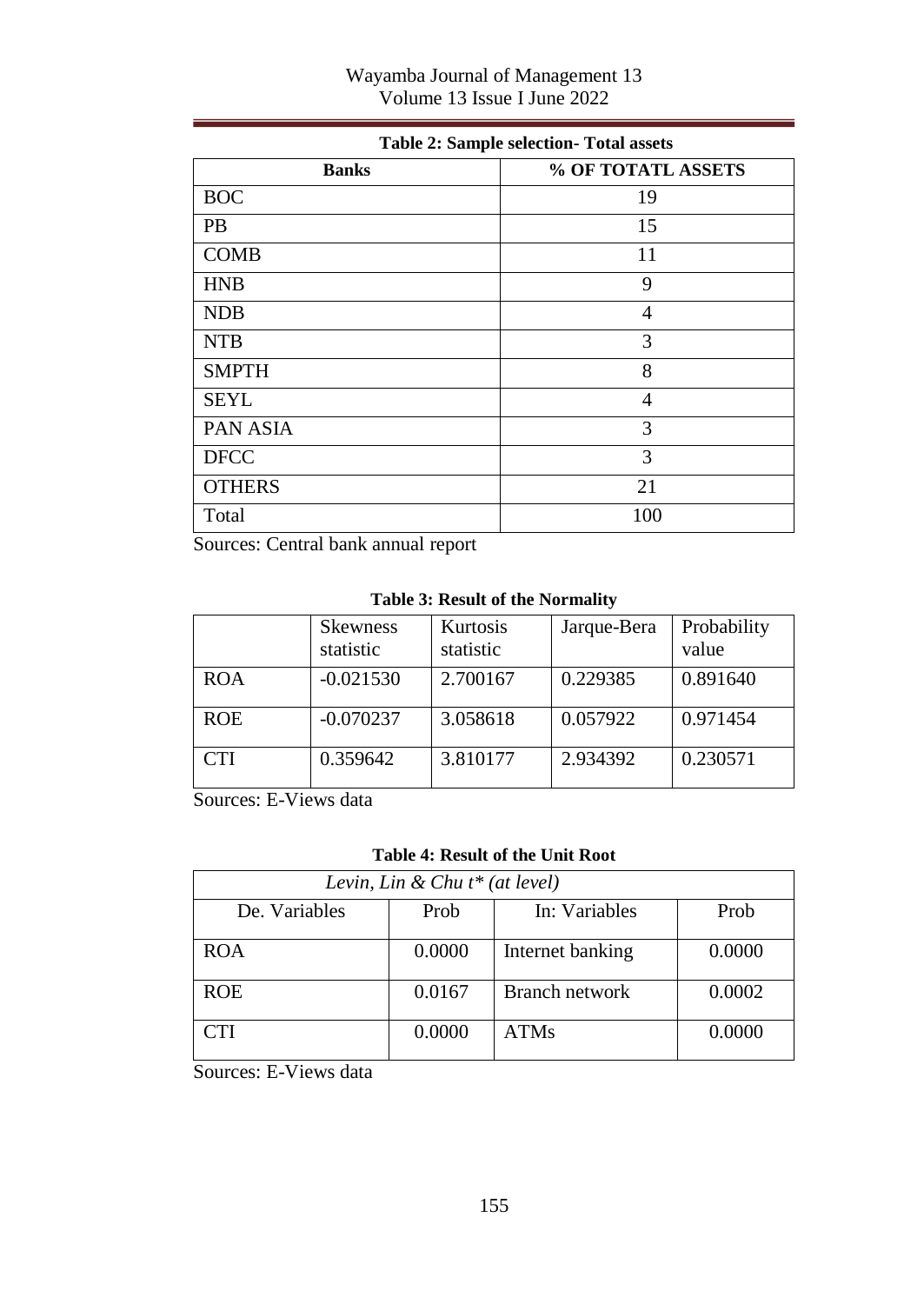|            | $\mathbf{R}^2$ | Adj $\mathbb{R}^2$ | D.W stat | <b>F</b> -stats | <b>P-value</b> |
|------------|----------------|--------------------|----------|-----------------|----------------|
| <b>ROA</b> | 0.728021       | 0.658579           | 1.816968 | 10.48395        | $0.000000*$    |
| <b>ROE</b> | 0.623208       | 0.527006           | 1.679105 | 6.478101        | $0.000001*$    |
| <b>CTI</b> | 0.821965       | 0.776509           | 1.753845 | 18.08270        | 0.000000       |

**Table 5: Model summary**

Sources: E-Views data

|                       | Coefficient $(\beta)$ |             |             |  |  |  |
|-----------------------|-----------------------|-------------|-------------|--|--|--|
|                       | <b>ROA</b>            | <b>ROE</b>  | <b>CTI</b>  |  |  |  |
| (Constant)            | 0.100839              | 0.874692    | $-0.361523$ |  |  |  |
| Internet banking      | 0.001699              | 0.012868    | $-0.032616$ |  |  |  |
| <b>Branch Network</b> | $-0.007932$           | $-0.129291$ | $-0.116865$ |  |  |  |
| <b>ATMs</b>           | $-0.014740$           | $-0.047738$ | 0.410052    |  |  |  |

|  |  |  | Table 6: Summary of the regression result |  |
|--|--|--|-------------------------------------------|--|
|--|--|--|-------------------------------------------|--|

Sources: E-Views data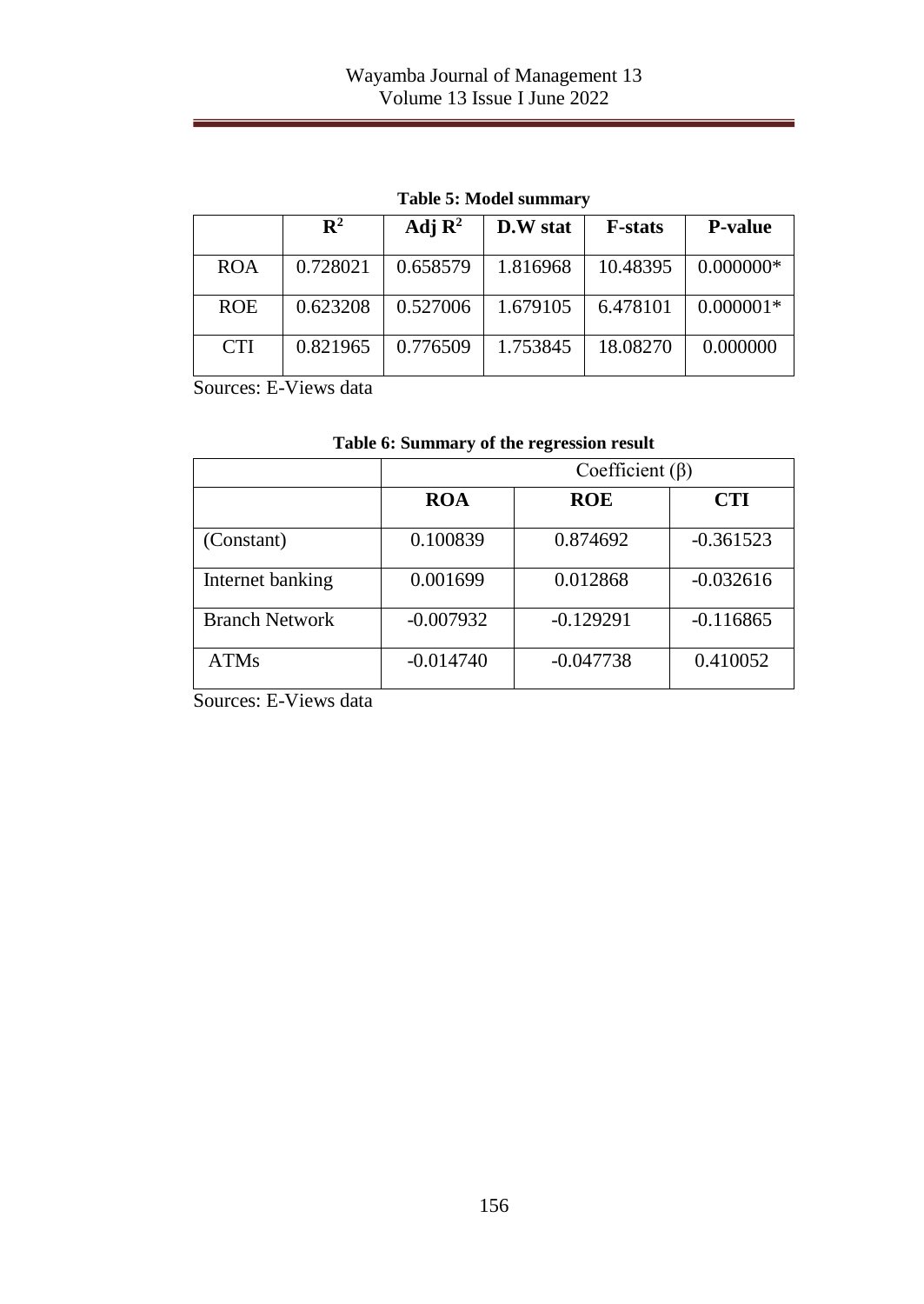| $\mathbf{1}$   | <b>ROA</b><br>2 | 3 ROE     | 4 CTI          | 5<br>IB | 6 BN    | 7 AT   |
|----------------|-----------------|-----------|----------------|---------|---------|--------|
|                |                 |           |                |         |         | Ms     |
|                |                 |           |                |         |         |        |
| 8<br><b>RO</b> | 9 1.00          | 10        | 11             | 12      | 13      | 14     |
| A              | $00\,$          |           |                |         |         |        |
| 15 RO          | $16 -$          | 17 1.0000 | 18             | 19      | 20      | 21     |
| E              |                 |           |                |         |         |        |
| <b>22 CT</b>   | $23 -$          | $24 -$    | 25 1.0000      | 26      | 27      | 28     |
| I              |                 |           |                |         |         |        |
| 29 IB          | 30 0.31         | 31 0.3094 | $32 -$         | 33 1.00 | 34      | 35     |
|                | 12              | 69        | 0.0259         | $00\,$  |         |        |
|                |                 |           | $\overline{4}$ |         |         |        |
|                |                 |           |                |         |         |        |
| <b>36 BN</b>   | 37 0.59         | 38 0.4605 | $39 -$         | 40 0.66 | 41 1.00 | 42     |
|                | 24              | 06        | 0.1441         | 314     | 00      |        |
|                |                 |           | 6              |         |         |        |
| <b>43 AT</b>   | 44 0.59         | 45 0.5625 | 46 0.0172      | 47 0.41 | 48 0.77 | 49 1.0 |
| Ms             | 36              | 33        | 7              | 117     | 96      | 000    |
|                |                 |           |                |         |         |        |

**Table 7: Result of Multicollinearity**

Sources: E-Views data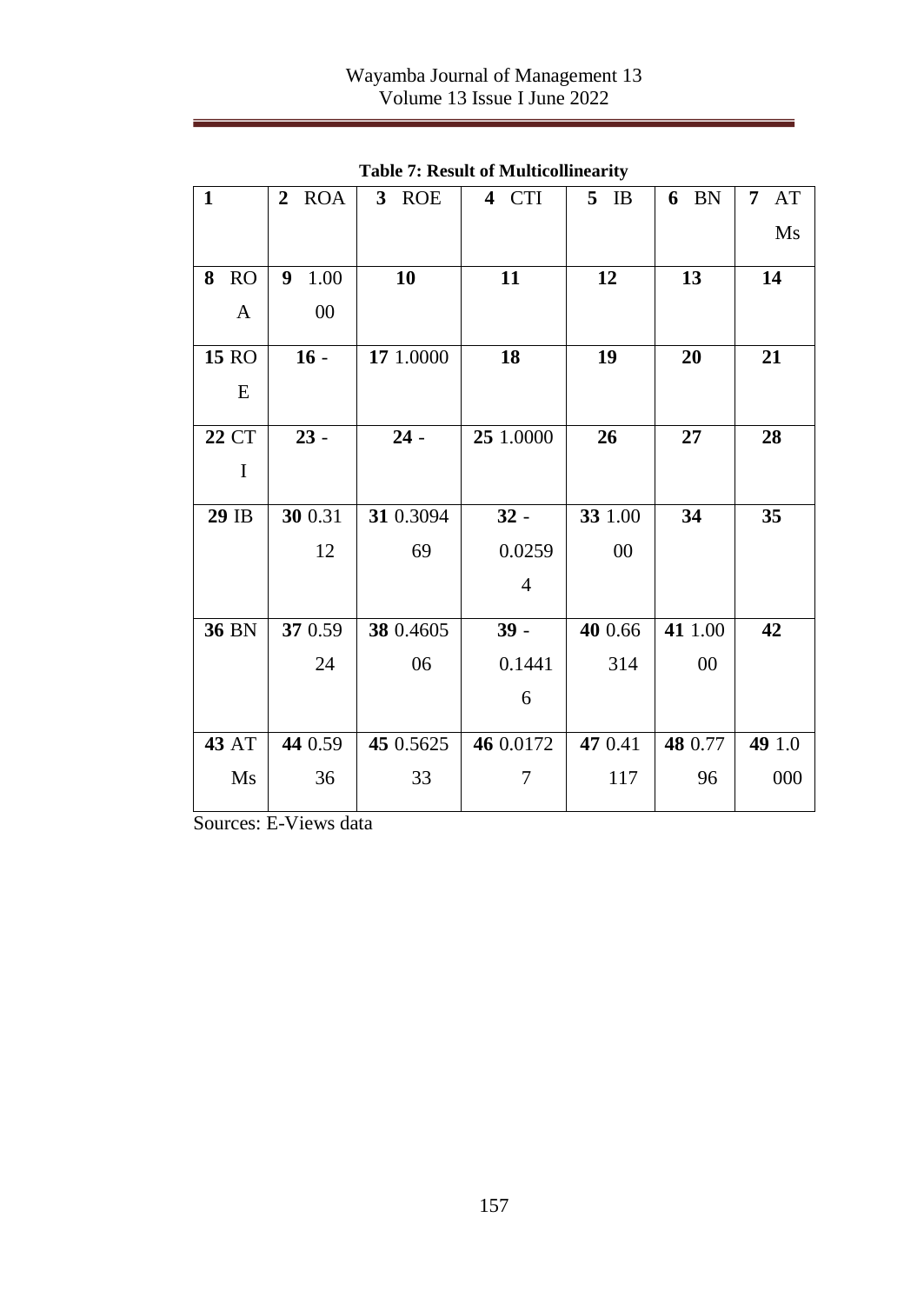| Table 8: Result of Descriptive |                |            |            |                 |                |             |  |
|--------------------------------|----------------|------------|------------|-----------------|----------------|-------------|--|
| <b>Statistic</b>               | <b>ROA</b>     | <b>ROE</b> | <b>CTI</b> | <b>Internet</b> | <b>Branche</b> | <b>ATMs</b> |  |
|                                |                |            |            | <b>Banking</b>  | S              |             |  |
| Mean                           | 0.01345        | 0.16534    | 0.49147    | 20.2206         | 5.55279        | 5.27109     |  |
| Median                         | 0.01350        | 0.16345    | 0.49050    | 20.7797         | 5.57877        | 5.28346     |  |
| Maximu<br>m                    | 0.01900        | 0.37400    | 0.64200    | 22.2421         | 6.76273        | 6.60629     |  |
| Minimu<br>m                    | 0.00500        | 0.06360    | 0.35900    | 13.1323         | 4.00133        | 4.20439     |  |
| Std.div                        | 0.00310        | 0.05285    | 0.07873    | 2.00839         | 0.87239        | 0.74108     |  |
| <b>Skewnes</b>                 | $\overline{a}$ | 1.10312    | 0.07664    | $-1.7596$       | $\overline{a}$ | 0.46335     |  |
| S                              | 0.35454        |            |            |                 | 0.15434        |             |  |
| Kurtosis                       | 2.91368        | 6.09586    | 2.07483    | 6.04806         | 1.53411        | 2.03593     |  |
| Jarque-<br>Bera                | 1.27559        | 36.1296    | 2.19856    | 54.1765         | 5.61027        | 4.47052     |  |
| Prob:                          | 0.52845        | 0.00000    | 0.33311    | 0.00000         | 0.06049        | 0.10696     |  |

# **Table 8: Result of Descriptive**

Sources: E-Views data

**Table 9: Summery of the Regression Result**

|                       | Coefficient |            |             |             |
|-----------------------|-------------|------------|-------------|-------------|
|                       | β           | Std. Error | t. stat     | Significant |
|                       |             |            |             |             |
| (Constant)            | 0.100839    | 0.019180   | 5.257537    | $0.0000*$   |
| Internet banking      | 0.001699    | 0.000655   | 2.591802    | $0.0127**$  |
| <b>Branch network</b> | $-0.007932$ | 0.002437   | $-3.254418$ | $0.0021*$   |
| <b>ATMs</b>           | $-0.014740$ | 0.005156   | $-2.858863$ | $0.0063*$   |

Sources: E-Views 11.0

Note: Dependent variable is Return on Assets (ROA)

The symbols (\*), (\*\*) and (\*\*\*) indicate statistical significance at 1% and 5% and 10% level, respectively.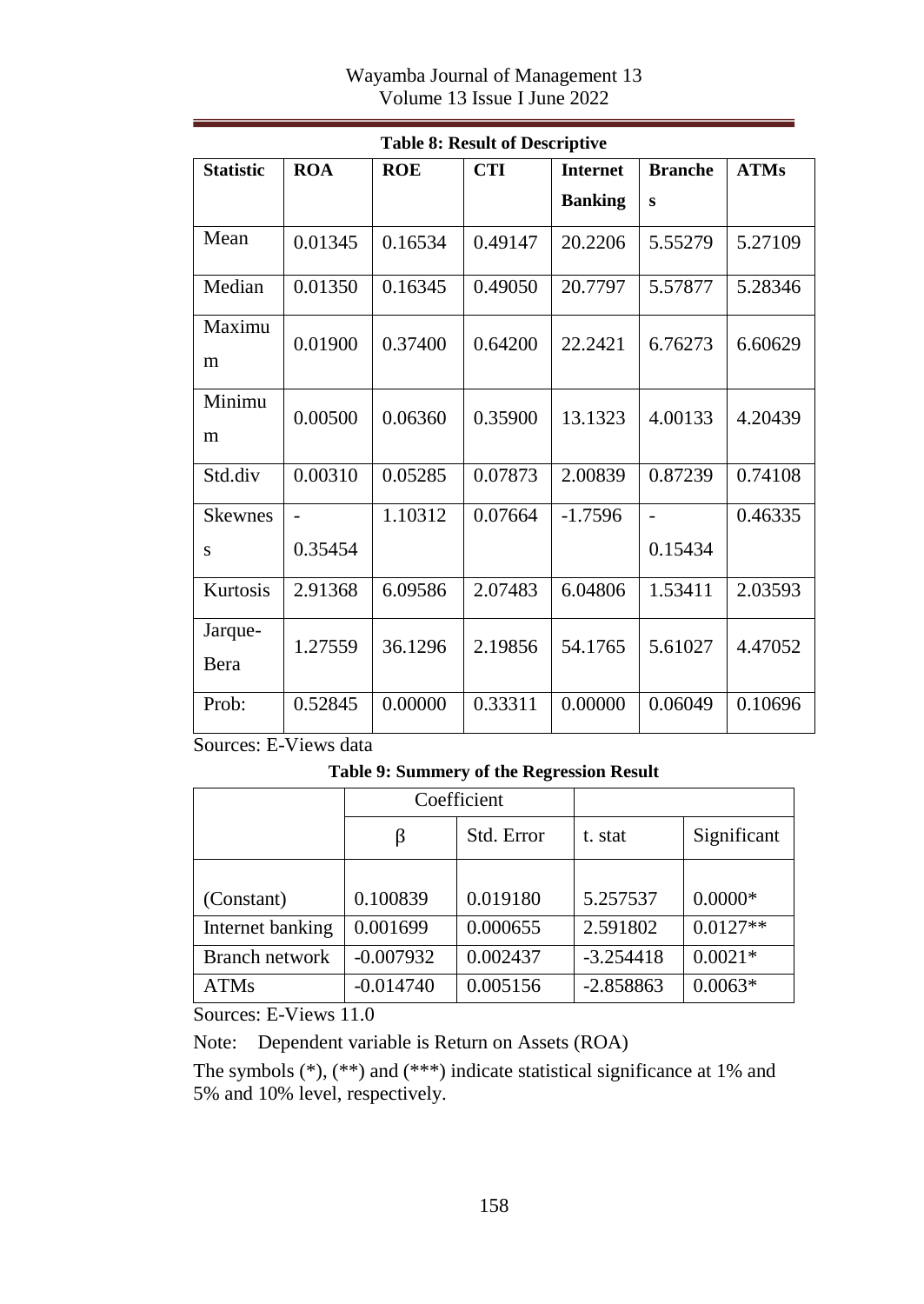|                  | <b>Coefficient</b> |                   |             |                    |
|------------------|--------------------|-------------------|-------------|--------------------|
|                  | β                  | <b>Std. Error</b> | t. stat     | <b>Significant</b> |
|                  |                    |                   |             |                    |
| (Constant)       | 0.874692           | 0.384935          | 2.272313    | $0.0277**$         |
| Internet banking | 0.012868           | 0.013155          | 0.978233    | 0.3330             |
| Branch network   | $-0.129291$        | 0.048913          | $-2.643279$ | $0.0111*$          |
| <b>ATMs</b>      | $-0.047738$        | 0.103480          | $-0.461330$ | 0.6467             |

**Table 10: Summery of the regression result**

(Sources: E-Views 11.0)

Note: Dependent variable is Return on equity (ROE)

The symbols (\*), (\*\*) and (\*\*\*) indicate statistical significance at 1% and 5% and 10% level, respectively.

|                  | <b>Coefficient</b> |                   |             |                    |
|------------------|--------------------|-------------------|-------------|--------------------|
|                  | β                  | <b>Std. Error</b> | t. stat     | <b>Significant</b> |
|                  |                    |                   |             |                    |
| (Constant)       | $-0.361523$        | 0.394130          | $-0.917268$ | 0.3637             |
| Internet banking | $-0.032616$        | 0.013469          | $-2.421522$ | $0.0194**$         |
| Branch network   | $-0.116865$        | 0.050082          | $-2.333492$ | $0.0240**$         |
| <b>ATMs</b>      | 0.410052           | 0.105952          | 3.870187    | $0.0003*$          |

**Table 11: Summery of the regression result**

(Sources: E-Views 11.0)

Note: Dependent variable is Cost to Income (CIT)

The symbols (\*), (\*\*) and (\*\*\*) indicate statistical significance at 1% and 5% and 10% level, respectively.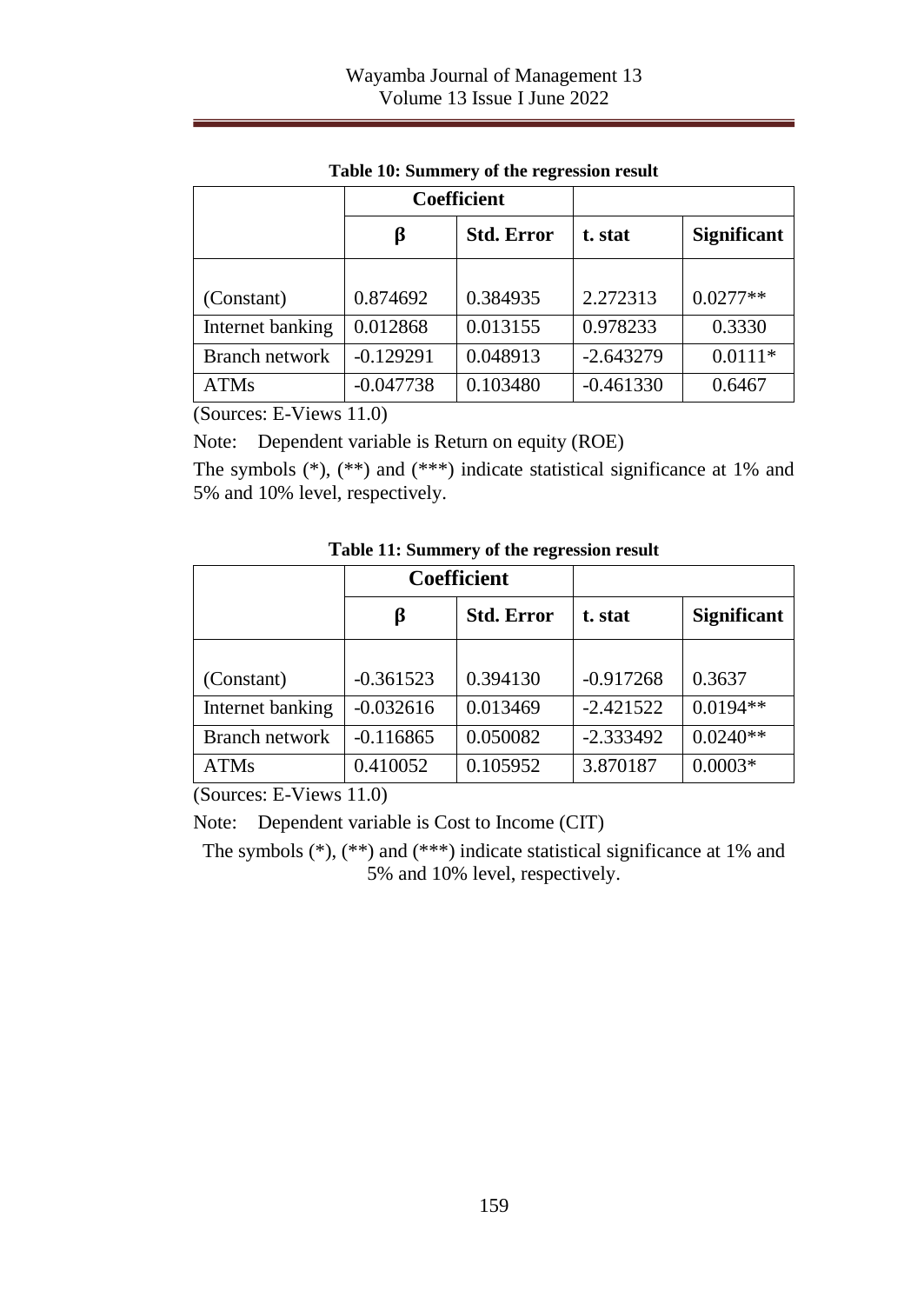| <b>Hypothesis</b>                                                             | Sig.  | <b>Decision</b> |
|-------------------------------------------------------------------------------|-------|-----------------|
| H1: There is a significant impact of internet<br>banking on return on assets. | .0127 | Accepted        |
| H2: There is a significant impact of Branch<br>Network on return on assets.   | .0021 | Accepted        |
| H3: There is a significant impact of number of<br>ATMs on return on assets.   | .0063 | Accepted        |
| H4: There is a significant impact of internet<br>banking on return on equity. | .3330 | Rejected        |
| H5: There is a significant impact of branch<br>network on return on equity.   | .0111 | Accepted        |
| H6: There is a significant impact of number of<br>ATMs on return on equity.   | .6467 | Rejected        |
| H7: There is a significant impact of internet<br>banking on cost of income.   | .0194 | Accepted        |
| H8: There is a significant impact of branch<br>network on cost of income.     | .0240 | Accepted        |
| H9: There is a significant impacr of number of<br>ATMs on cost of income.     | .0003 | Accepted        |

|  |  |  | Table 12: Summary of the hypothesis testing |  |
|--|--|--|---------------------------------------------|--|
|--|--|--|---------------------------------------------|--|

Sources: E-Views 11.0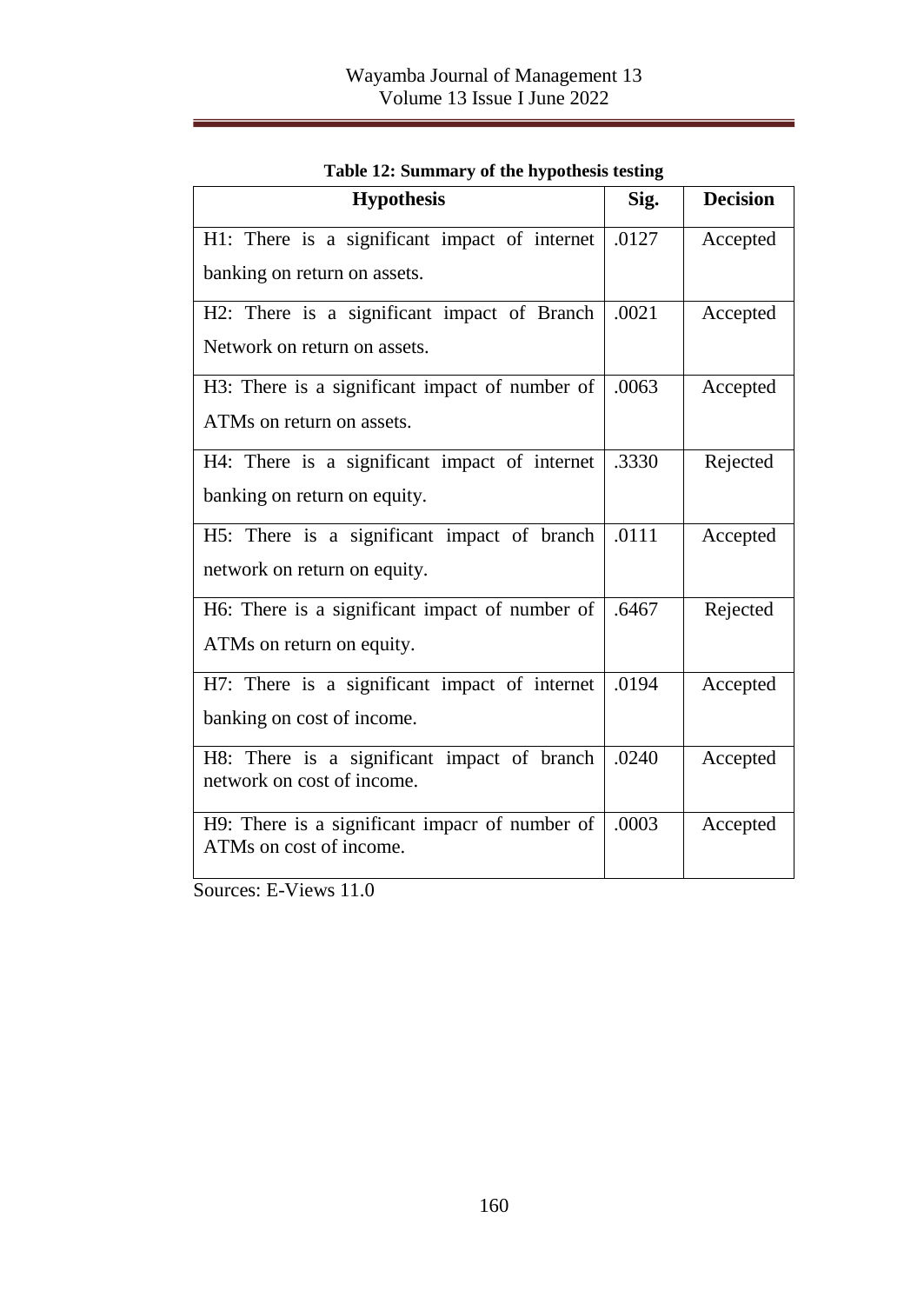### Wayamba Journal of Management 13 Volume 13 Issue I June 2022



**Figure 3: Graphical representation of the ROA, ROE and CTI**



**Figure 4: Graphical representation of the average values of IB, BN and ATMs**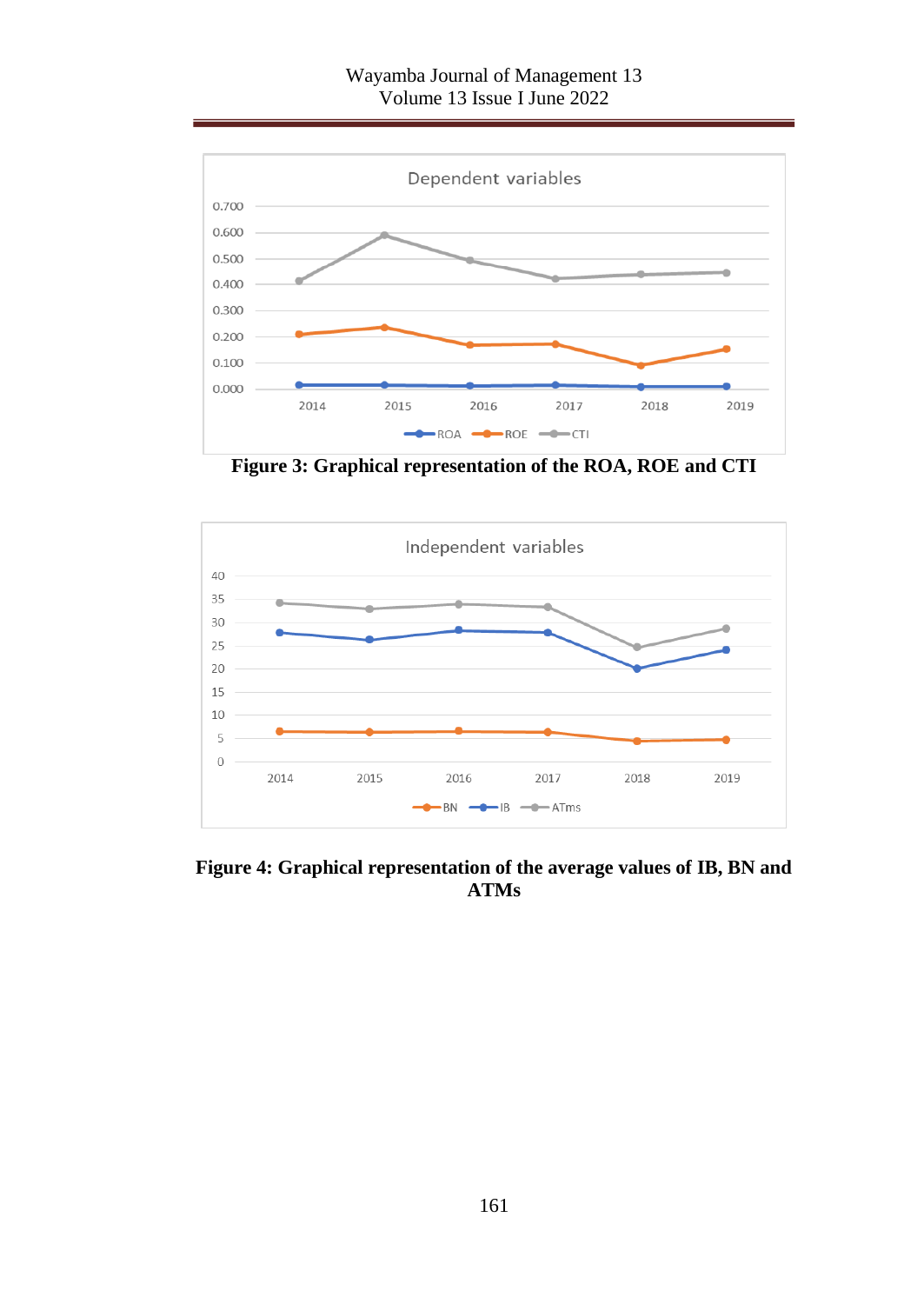#### **REFERENCES**

- Aduda, J., & Kingoo, N. (2012). The Relationship between Electronic Banking and Financial Performance among Commercial Banks in Kenya. *Journal of Finance and Investment Analysis*, *1*(3), 99–118.
- Ali, M., & Puah, C. H. (2019). The internal determinants of bank profitability and stability: An insight from banking sector of Pakistan. *Management Research Review*, *42*(1), 49–67, doi: 10.1108/MRR-04-2017- 0103
- Bougatef, K. (2017). Determinants of bank profitability in Tunisia: does corruption matter? *Journal of Money Laundering Control*, *20*(1), 70–78, doi: 10.1108/JMLC-10-2015- 0044
- Eze, G. P., & Egoro, S. (2016). Electronic Banking and Profitability of Commercial Banks in Nigeria. *Journal of Finance and Economic Research*, *3*(1), 2251–15.
- Holden, R. J., & Karsh, B.-T. (2009a). A theoretical model of health information technology usage behaviour with implications for patient safety. *Behaviour & Information Technology*, *28*(1), 21–38.
- Holden, R. J., & Karsh, B. T. (2009b). A theoretical model

of health information technology usage behaviour with implications for patient safety. *Behaviour and Information Technology*, *28*(1), 21–38, doi: 10.1080/014492906011382 45

- Jäntschi, L., Pruteanu, L. L., Cozma, A. C., & Bolboacă, S. D. (2015). Inside of the Linear Relation between Dependent and Independent Variables. Computational and Mathematical Methods in Medicine, 2015, 1–11.
- Jayasiri, N., Kariyawasam Graduate, N. J., & Jayasiri, N. K. (2016a). AWARENESS AND USAGE OF INTERNET BANKING FACILITIES IN SRI LANKA. In International Journal of Scientific Research and Innovative Technology (Vol. 3, Issue 6).
- Jayasiri, N., Kariyawasam Graduate, N. J., & Jayasiri, N. K. (2016b). AWARENESS AND USAGE OF INTERNET BANKING FACILITIES IN SRI LANKA. In *International Journal of Scientific Research and Innovative Technology* (Vol. 3, Issue 6).
- Jimoh, A. (2019a). Effect of Electronic Banking on the Profitability of Deposit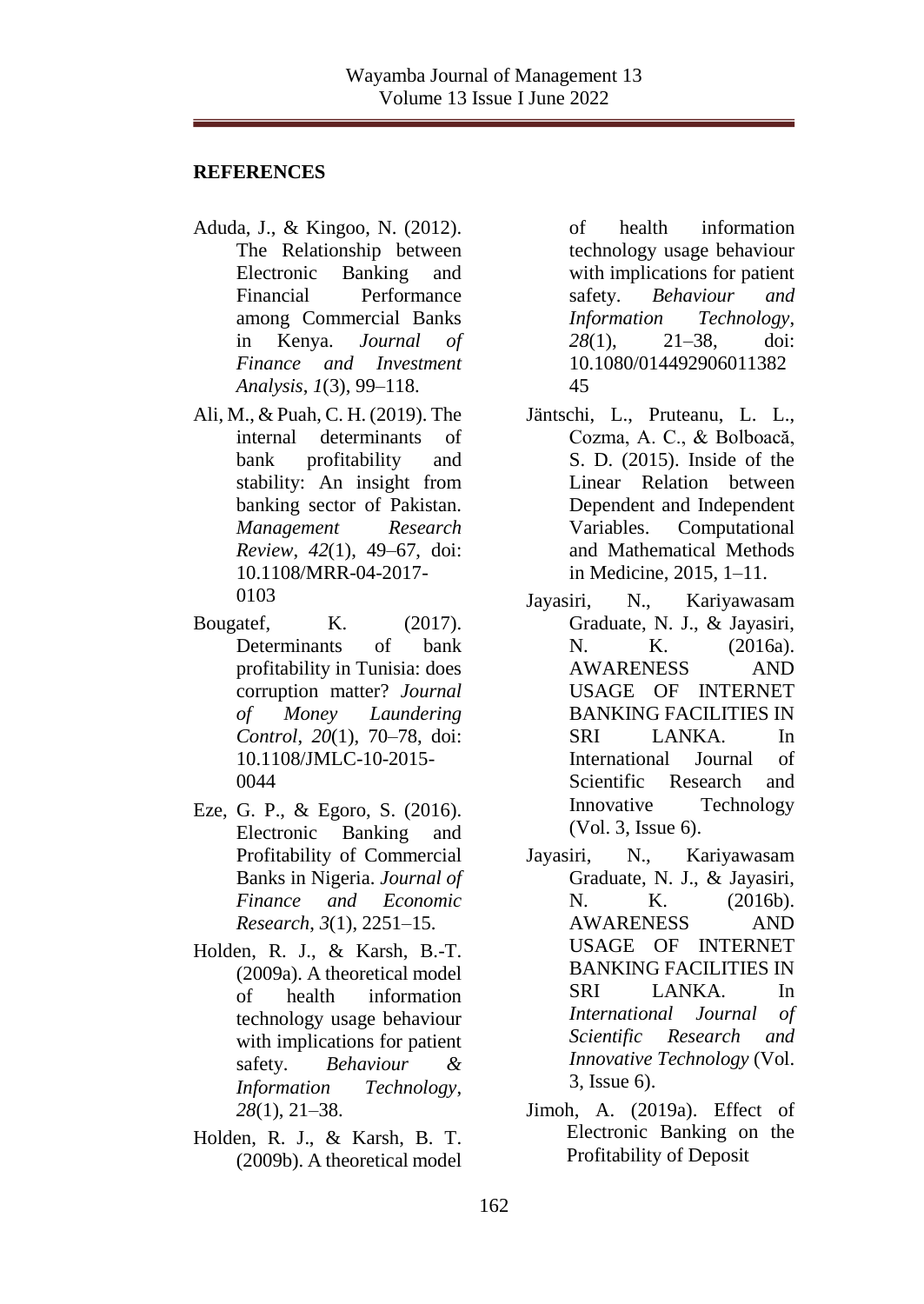Money Banks in Nigeria. Journal of Advances in Education and Philosophy, 03(11), 405–413.

- Maiyo, J. (2013). *The effect of electronic banking on financial performance of commercial banks in Kenya*. University of Nairobi.
- Malhotra, P., & Singh, B. (2009). The Impact of Internet Banking on Bank Performance and Risk: The Indian Experience. In *Eurasian Journal of Business and Economics* (Vol. 2, Issue 4).
- Nakamura, L. I. (1991). Commercial Bank Information: Implications for the Structure of Banking. *Working Paper of Federal Reserve Bank of Philadelphia*, *92*–*1*(1991), 31.
- Njogu, J. N. (2014). *The effect of electronic banking on profitability of commercial banks in Kenya*.
- Nyangosi, R., Arora, J. S., & Singh, S. (2009). The evolution of e-banking: A study of Indian and Kenyan technology awareness. *International Journal of Electronic Finance*, *3*(2), 149–165, doi: 10.1504/IJEF.2009.026357
- Olorunsegun, S. (2010). The impact of electronic banking in Nigeria banking system. *Unpublished MBA Research Project*, 8–55.
- Orji, A., Ogbuabor, J. E., Okon, A. N., & Orji, O. I. A. (2018). Electronic Banking Innovations and Selected Banks Performance in Nigeria. The Economics and Finance Letters, 5(2), 46–57.
- Oyewole, O. S., Abba, M., Gambo, J., & Abam, I. (2013). E-banking and Bank Performance : Evidence from Nigeria. International Journal of Scientific Engineering and Technology, 771(2), 766– 771.
- Salehi, M., & Azary, Z. (2009). Fraud Detection and Audit Expectation Gap: Empirical Evidence from Iranian Bankers. *International Journal of Business and Management*, *3*(10), doi: 10.5539/ijbm.v3n10p65
- Shahabi, V., & Faezy Razi, F. (2019). Modeling the effect of electronic banking expansion on profitability using neural networks and system dynamics approach. *Qualitative Research in Financial Markets*, *11*(2), 197–210, doi: 10.1108/QRFM-11-2018- 0117
- Shahabi, V., & Razi, F. F. (2019). Modeling the effect of electronic banking expansion on profitability using neural networks and system dynamics approach. *Qualitative Research in Financial Markets*.